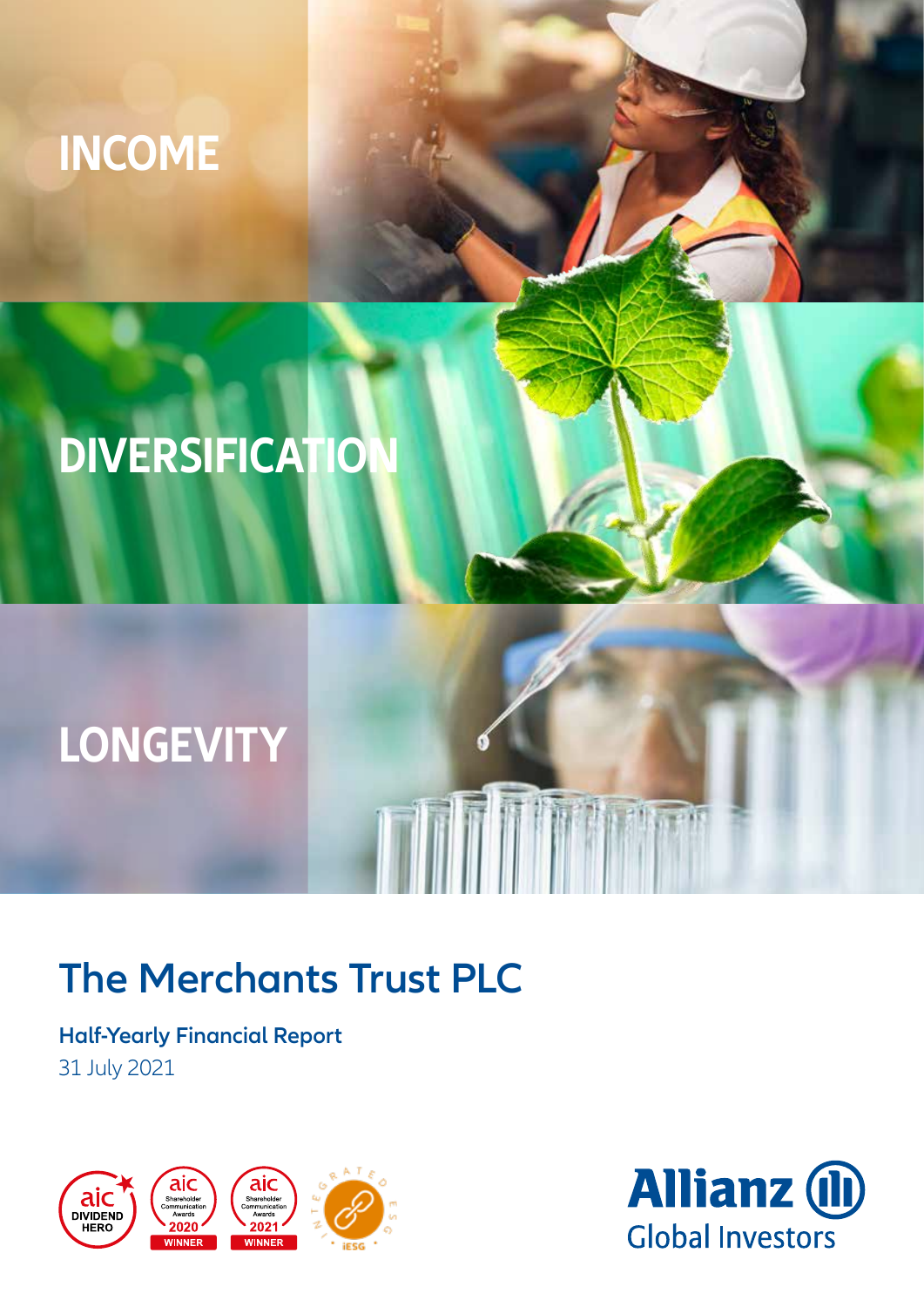### Why invest in The Merchants Trust?

Merchants' purpose is to provide a single investment that will give a high level of income and income growth together with long term capital growth.

#### **High income returns**

Merchants aims to provide an above average level of income and income growth together with longterm growth of capital through a policy of investing mainly in higher yielding large UK equities.

**Dividend growth** 

The trust has paid increasingly higher dividends to its shareholders year-on-year for the last 39 years – from 2.1p per share in 1982 to 27.2p in 2021.

### $\oplus$

#### **Diversification**

Merchants invests in a variety of large companies across a number of sectors, many with income derived internationally. This can help spread investment risk.



#### **Cost-effective**

Buying shares in an investment trust can be less costly than purchasing the underlying stocks individually – with an annual management fee of 0.35% (ongoing charges 0.61%\*), Merchants provides a cost-effective way to access an active and expertly managed portfolio.

### $\boxed{\text{m}}$



Merchants has been providing active investment management since its launch in 1889. The trust can draw on reserves to help smooth dividend payments during short-term periods of difficult economic conditions, although income is not guaranteed and could go down as well as up.

#### **Liquidity and gearing** With a market capitalisation of

£637m and 125 million shares in issue, Merchants provides good liquidity to investors. Merchants is also able to employ gearing. This enhances the earnings per share, and potentially increases long term returns. However, losses are also amplified when markets fall.

\* At 31 January 2021. See glossary on page 24.

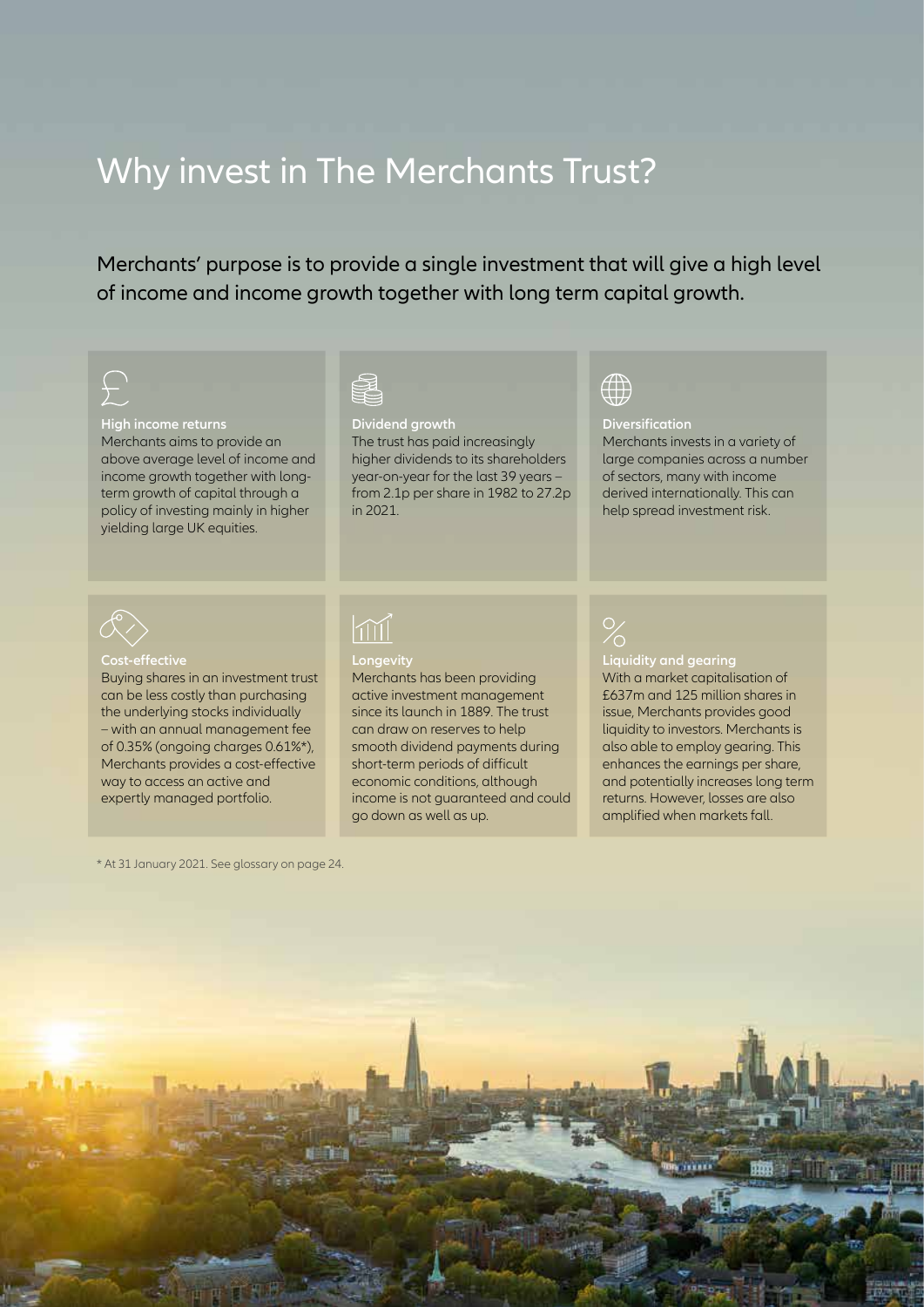### **Contents**

#### **Overview**

IFC Key Information

- 2 Half Year Results
- 4 Chairman's Statement

#### **Investment Manager's Review**

- 9 Investment Manager's Review
- 18 Portfolio Breakdown

#### **Financial Statements**

- 16 Income Statement
- 17 Balance Sheet
- 18 Statement of Changes in Equity
- 19 Cash Flow Statement
- 20 Notes to the Financial Statements

#### **Investor Information**

- 23 Investor Information
- 24 Glossary of UK GAAP Performance Measures and Alternative Performance Measures

New holding TotalEnergies has continued to pay a progressive dividend whilst increasing its activities in renewable energy.

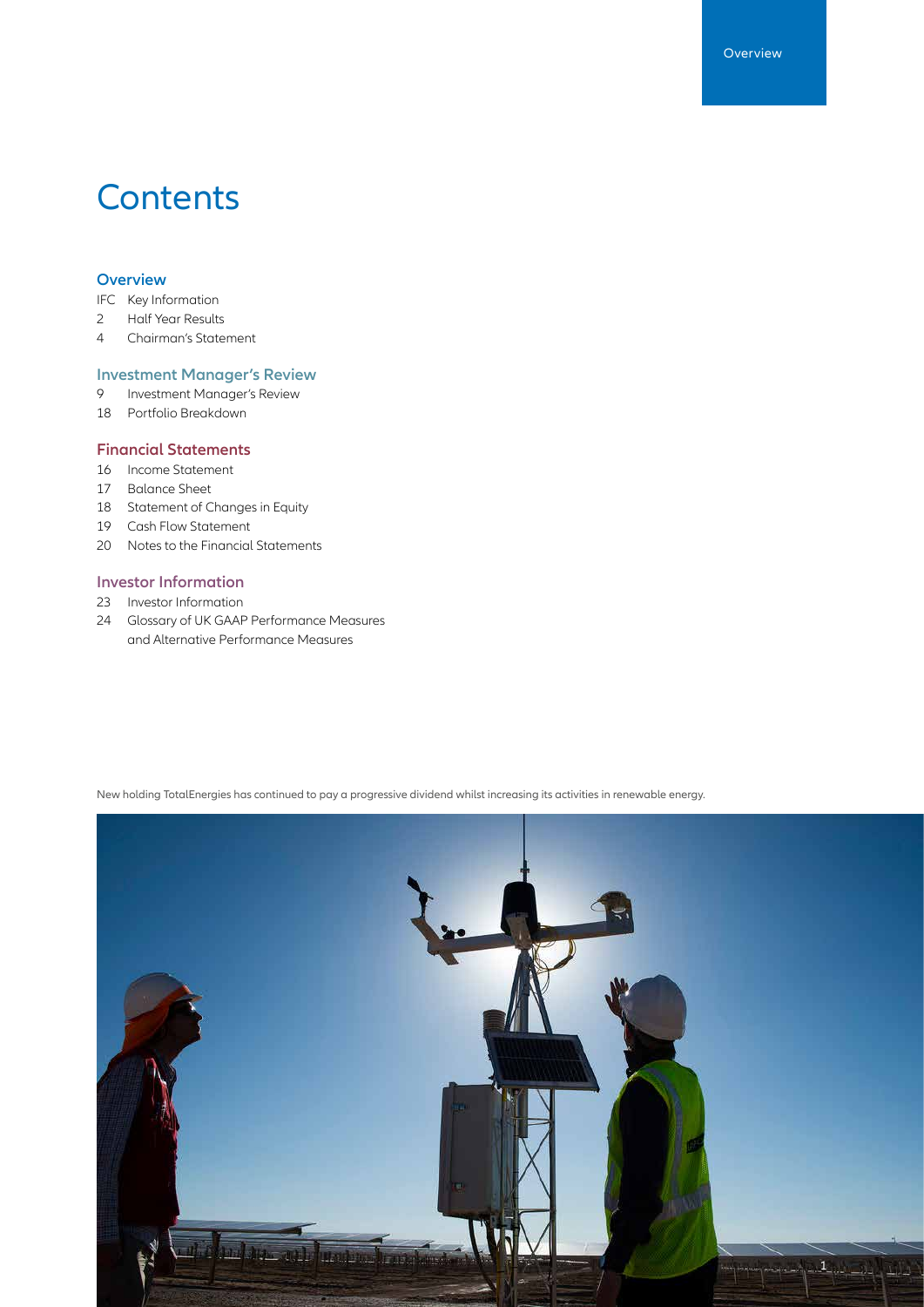### Half Year Results

As at 31 July 2021

Yield\* 5.3% 31 January 2021 **6.2%**

Dividend growth

 $+0.0\%$ 31 July 2021 **13.6p** 31 July 2020 **13.6p**

Revenue earnings per ordinary share

+49.4% 31 July 2021 **13.3p** 31 July 2020 **8.9p**

Net Asset Value Total Return\*#

+19.8% 31 July 2020 **-31.4%**

2

Share Price Total Return\*

+19.6% 31 July 2020 **-34.3%**

Benchmark˜ Total Return\*

+12.6% 31 July 2020 **-17.8%**



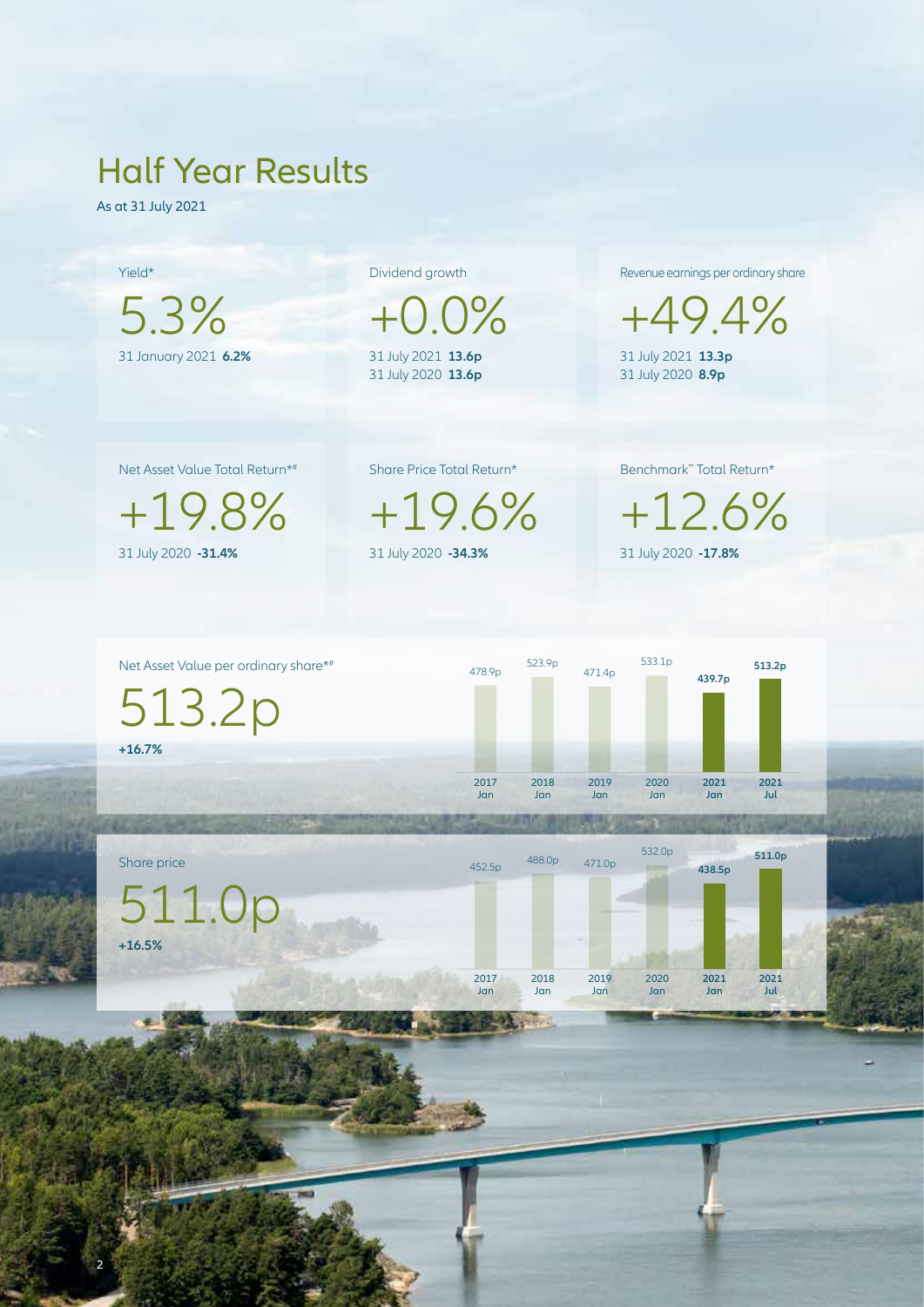During the period under review cyclical sectors such as transportation, mining and construction generally performed best. We sold our holding in building materials business CRH, a supplier for projects worldwide including the Lövö Bridge in Finland shown here, after it had benefited from improving prospects for infrastructure spending and strong operational performance.

#### **Revenue**

| 2021               | 2020              | % change |  |
|--------------------|-------------------|----------|--|
| £18.1 <sub>m</sub> | £12.0m            | $+50.8$  |  |
| £16.4m             | £10.4m            | $+57.7$  |  |
| 13.3 <sub>D</sub>  | 8.9 <sub>D</sub>  | $+49.4$  |  |
| 13.6 <sub>D</sub>  | 13.6 <sub>D</sub> | $+0.0$   |  |
|                    |                   |          |  |

#### **Assets**

|                                                                        | 31 July<br>2021    | 31 January<br>2021 | Capital return<br>% change | <b>Total return</b><br>$%$ change <sup>1</sup> |
|------------------------------------------------------------------------|--------------------|--------------------|----------------------------|------------------------------------------------|
| Net asset value per ordinary share with debt at par                    | 529.3p             | 458.5p             | $+15.4$                    | $+18.4$                                        |
| Net asset value per ordinary share with debt at market value (capital) | 513.2 <sub>p</sub> | 439.7 <sub>p</sub> | $+16.7$                    | $+19.8$                                        |
| Ordinary share price                                                   | 511.0 <sub>p</sub> | 438.5p             | $+16.5$                    | $+19.6$                                        |
| <b>FTSE All-Share Index</b>                                            | 4,030.2            | 3.641.9            | $+10.7$                    | $+12.6$                                        |
| Discount ordinary share price to net asset value (debt at par)         | $-3.5%$            | $-4.4%$            | n/a                        | n/a                                            |
| Discount (debt at market value)                                        | $-0.4%$            | $-0.3%$            | n/a                        | n/a                                            |

1 NAV total return reflects both the change in net asset value per ordinary share and the net ordinary dividends paid.

\* Alternative Performance Measure (APM).

# Debt at market value.

˜ FTSE All-Share Index See Glossary on page 24.

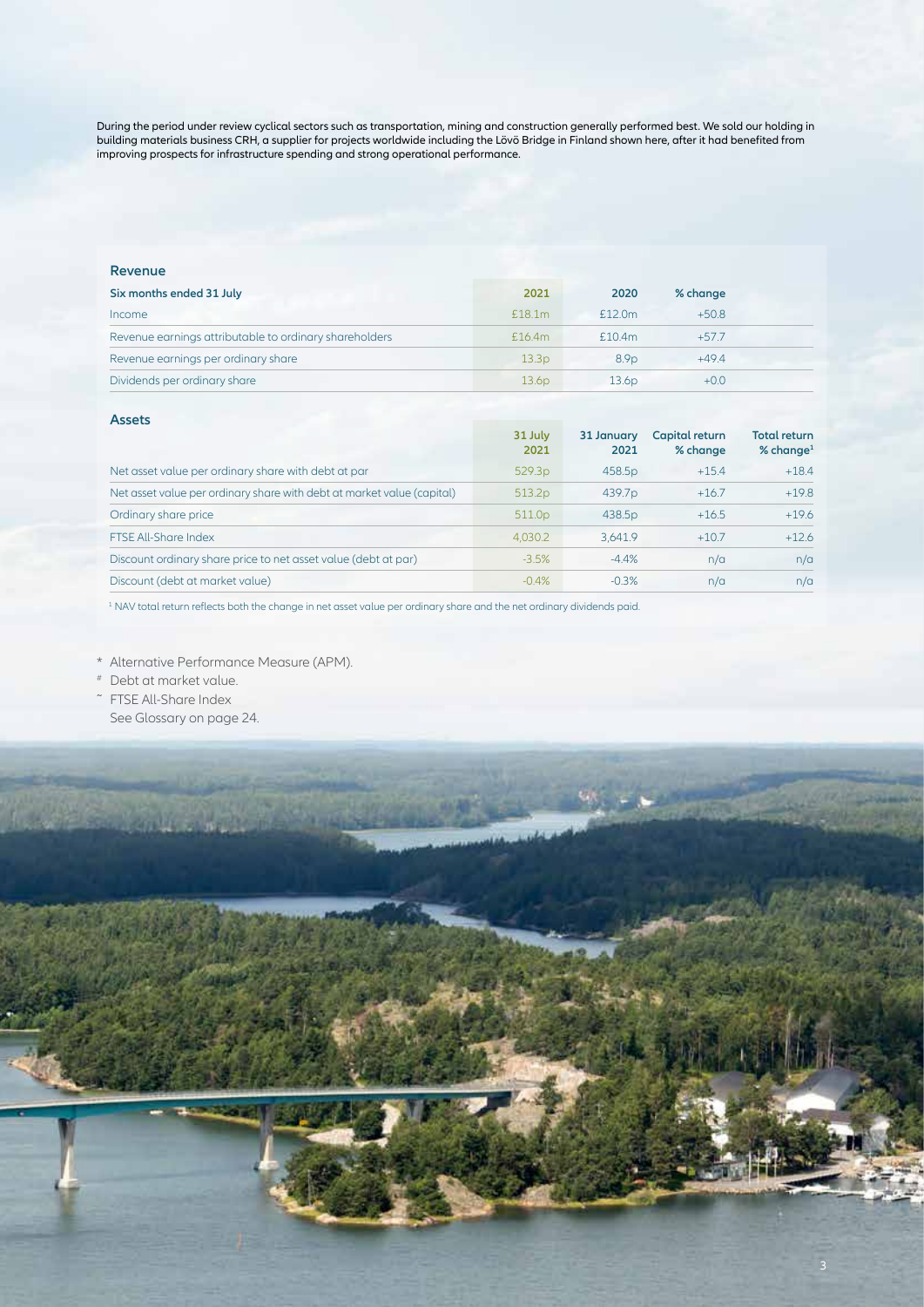### Interim Management Report



#### Dear Shareholder

#### Net asset value – a year makes a big difference

I am pleased to be reporting on a period of very positive performance for the trust, both in an absolute sense but also relative to the benchmark index. At the half-way point last year we were having to report on a difficult six months, however as outlined in the latest annual report, the second half of the year brought relief with a considerable recovery and boost for many of the companies held in the portfolio. Over the six months to the end of July, Merchant's NAV total return (with debt at fair value) was 19.8%, very comfortably ahead of the benchmark return of 12.6%. This strong performance continued the recovery that started in the second half of the previous financial year. The ongoing recovery is being led by strong pockets of recovery from the effects of the pandemic and in the UK in particular, the apparent efficacy of the national vaccination programme.

#### Gearing – strategy holding firm

In the first half of the current financial year, financial gearing has amplified the portfolio's positive return. We remain confident in the strategy of maintaining gearing on the portfolio, believing it helps to achieve a level of outperformance over the long term where expected returns are ahead of the cost of debt. Gearing at the period end was 14.1% (31 July 2020: 20.9%).

#### A value rally

Some of the market performance we witnessed earlier in the year was attributed to a so-called rotation from growth into value in terms of favoured investment style in the market and consequently this favoured Merchants' portfolio where the manager follows a value philosophy. It should be noted however that the performance of the portfolio is not predicated solely on a 'recovery' in the share prices of what we feel are undervalued stocks. A recent quote from the trust's manager sums this up well – when asked "value or growth?", he responded "I would categorise myself as a value investor, meaning that the price I pay for an asset is a critical part of my investment process. However, value is not the opposite of growth. Ideally, I like to own companies that can grow fast, provided I can buy them at a sensible price." This is important to underline when reporting on a period of positive performance where a 'macro' market style rotation lifted many 'value' stocks simultaneously. Merchants' philosophy is not simply about buying cheap shares and waiting for such a rally or overarching market recovery. Rather it is about owning quality companies, backed by sound fundamental research, but not overpaying for those shares. Whilst many market pundits can be heard asking 'how long' the value rally might last, or whether it has already run its course, our manager remains focused on finding solid companies to invest in, with continuing depressed valuations simply providing additional opportunity. Ultimately, we hope that the market returns to valuing companies according to their underlying financial metrics but, while pricing inefficiencies remain, the portfolio stands to benefit from attractive entry points to good companies.

#### Earnings recovery (in part)

As well as a general recovery in market valuations, we are pleased to see a return to companies paying dividends. The recovery has been strong, although not to pre-COVID levels, with many companies taking the opportunity to rebase payments to a lower starting point. The portfolio revenue earnings per share (EPS) for the six months were up 49% over the corresponding period last year to 13.3p (2020: 8.9p), but this still lags the (pre-COVID) 2019 figure of 16.1p. As payment of income is typically biased to the first half of the year (including for the new European shares now held in the portfolio), we do not necessarily expect the second half of the year to provide as high a level of earnings, however portfolio earnings continue to recover from the very low base level last year caused by the effects of the pandemic.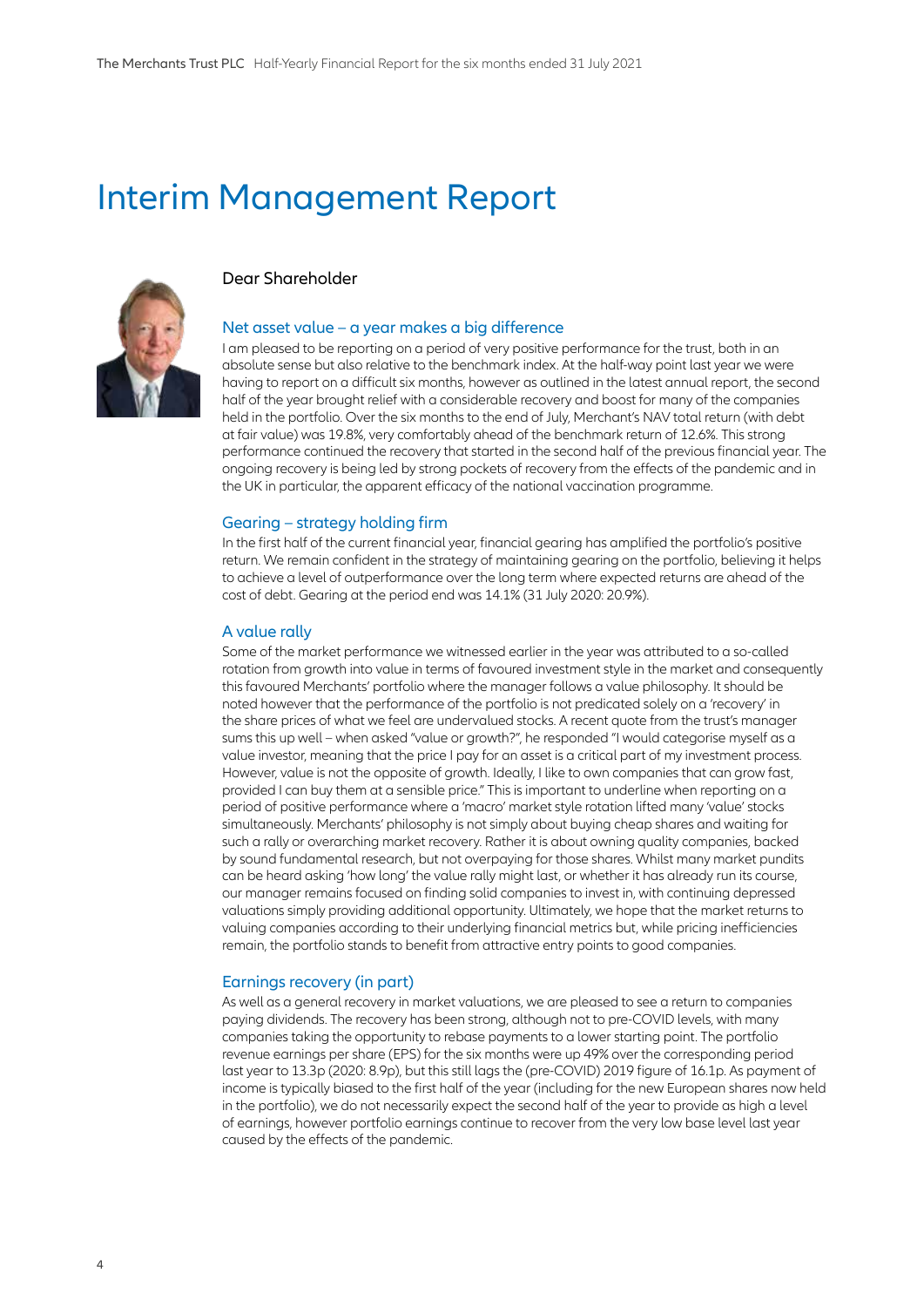Against this backdrop the trust's revenue reserves continue to provide a practical buffer to allow the flexibility to draw on them to support our key objective of paying a high and rising dividend to shareholders. As at 31 July 2021 revenue reserves were 17.6p per share (2020: 22.6p). It remains likely that we will have to call further on reserves this year as earnings continue to recover, but our manager maintains an optimistic outlook on dividends in the market over the coming years and, ultimately, a scenario where we return to a covered dividend and can begin rebuilding reserves once more.

#### **Dividends**

The board has declared a second quarterly dividend of 6.8p per ordinary share, payable on 11 November 2021 to shareholders on the register at close of business on 8 October 2021. A Dividend Reinvestment Plan ('DRIP') is available for this dividend for which the relevant Election Date is 21 October 2021 and the ex-dividend date is 7 October 2021.

For the first half of this financial year the dividend has been maintained at a consistent level with 2020, with a total distribution declared of 13.6p. As noted in the latest annual report, the board remains committed to the payment of a progressive dividend to shareholders, having now raised the dividend for 39 consecutive years and being one of the AIC's 'Dividend Heroes', an elite group of investment trust companies that have increased their dividends each year for 20 years or more.

#### A changing landscape

As shareholders will hopefully be aware, the board authorised the manager earlier this year to invest up to 10% of the portfolio in overseas listed securities. The aims of the slight shift are to allow the manager more flexibility to diversify the portfolio, to seek new diverse sources of income and to access sectors where there are limited or no opportunities in the UK market. At the end of the reporting period the portfolio had around 4% invested in overseas shares and in particular this flexibility has allowed access to the re-insurance sector, with more detail being given in the investment management report.

#### Market demand

We have witnessed continuing demand this year for the company's shares and this has led to periods where we have taken advantage of the authority to issue new shares at a premium to Net Asset Value (NAV). This improves the company's liquidity, modestly enhances NAV and limits the premium of our shares to the NAV. So far this fiscal year 3,745,000 new shares have been issued and no shares have been bought back. We continue to market to professional investors through a coordinated programme of meetings and events, as well as to private investors through relevant websites, publications and events.

#### Shareholder contact

As always, we encourage shareholders to visit our website in between reporting periods to view updates from our investment manager and to register to receive email updates when they are available.

The 2021 AGM was once again held as a virtual and closed event given the ongoing restrictions at the time. We hope to be able to meet with shareholders in person again in the not-too-distant future.

We are pleased to report that this year's annual report once again won the AIC's Shareholder Communications Award for Best Report & Accounts (Generalist). We hope shareholders feel as the judges did that our reporting is both accessible and useful to you as investors.

#### Simon Fraser

Shareholders may have heard by now of the sad passing of Simon Fraser. Simon was chairman of the Merchants board from 2010 to 2019, when I took the baton from him. Simon was a man of great judgment, wisdom and integrity and a beacon in the investment management industry. He was generous of his time and was very passionate about Merchants. The board acknowledges and thanks Simon for his contribution to Merchants and the wider industry and our thoughts are very much with his family and all others affected by this sad loss.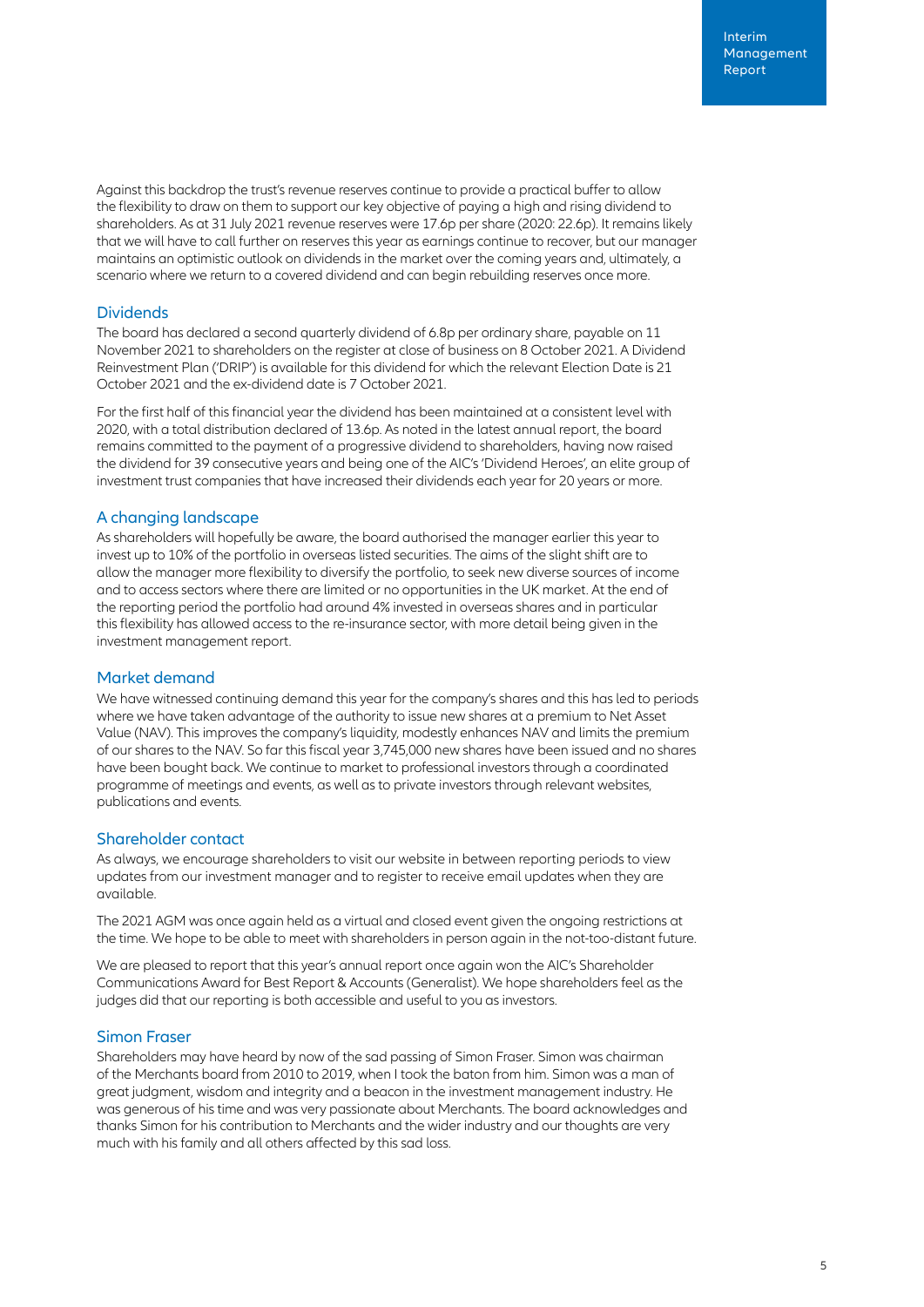#### **Outlook**

The world remains a strange place. Some days one might be forgiven for thinking we were 'back to normal' whilst other times we are issued stark reminders of the ongoing pandemic which we are very much still struggling to get to grips with on a global scale. Economic recovery, whilst positive, is also bringing with it the spectre of rising inflation as governments throw the weight of policy behind supporting their economies and input prices rise. Markets seem to be acting in a reasonably stoic manner though and for some time now the question around recovery seems to have been one of trajectory and timescale rather than 'if'.

As manager Simon Gergel notes in his investment review on page 9, one certainty at the moment is that the UK stock market remains considerably cheaper than major global peers, even with the removal of political and Brexit uncertainty that has caused downward pressure over the past five years or so. In addition, there remains further apparently indiscriminate pressure on any company not viewed as high growth by the market. Ultimately this all spells opportunity for skilled stockpickers and should provide a good hunting ground for the investment manager to maintain a portfolio which can meet Merchants' long term objectives of capital growth plus a high and rising income for investors.

*Colin Clark Chairman 24 September 2021*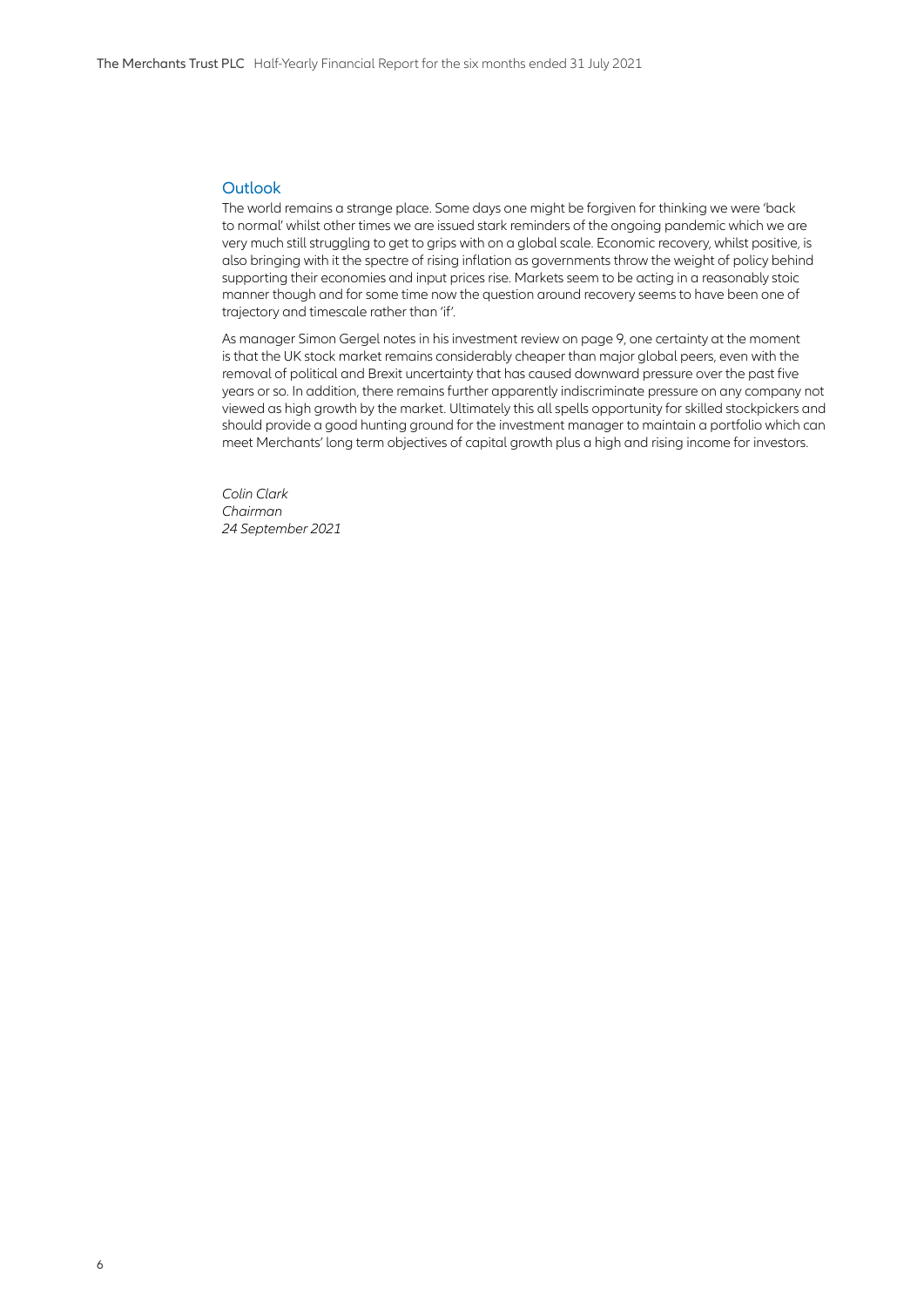#### Principal Risks and Uncertainties

As identified in the Annual Report, the board has maintained close contact with the manager and other third party service providers to understand their approaches to the COVID-19 pandemic and actions taken to mitigate the effects of the pandemic on the company and its business and their plan for future working arrangements.

The principal risks and uncertainties facing the company, together with the board's controls and mitigation, are those described in the Annual Report for the year ended 31 January 2021 published in April 2021 and are listed below:

- Investment strategy and investment performance; and
- Emerging risks which continue to have elements of uncertainty, including those caused by the COVID-19 pandemic and Brexit implementation are still significant but are better understood and mitigated than they were in 2020.

The board's approach to mitigating these risks and uncertainties is set out in the explanation with the Risk Map in the Annual Report. In the board's view these will remain the principal risks and uncertainties for the six months to 31 January 2022.

#### Going Concern

The directors have considered the company's investment objective and capital structure and having noted that the portfolio is liquid as it consists mainly of securities which are readily realisable, and through continuous assessment of the company's financial covenants, have concluded that the company has adequate resources to continue in operational existence for the foreseeable future. The directors have also considered the continuing risks and consequences of the COVID-19 pandemic and have concluded that the company has the ability to continue in operation and meet its objectives in the foreseeable future. For this reason, the directors continue to adopt the going concern basis in preparing the financial statements.

#### Responsibility Statements

The directors confirm to the best of their knowledge that:

- The condensed set of financial statements contained within the half-yearly financial report has been prepared in accordance with FRS102 and FRS104, as set out in Note 2, the Accounting Standards Board's Statement 'Half-Yearly Financial Reports'; and
- The interim management report includes a fair review of the information required by The Financial Conduct Authority's ('FCA') Disclosure and Transparency Rule 4.2.7 R of important events that have occurred during the first six months of the financial year and their impact on the condensed set of financial statements, and a description of the principal risks and uncertainties for the remaining six months of the financial year; and
- The interim management report includes a fair review of the information concerning related parties transactions as required by the Disclosure and Transparency Rule 4.2.8 R.

*Colin Clark Chairman 24 September 2021*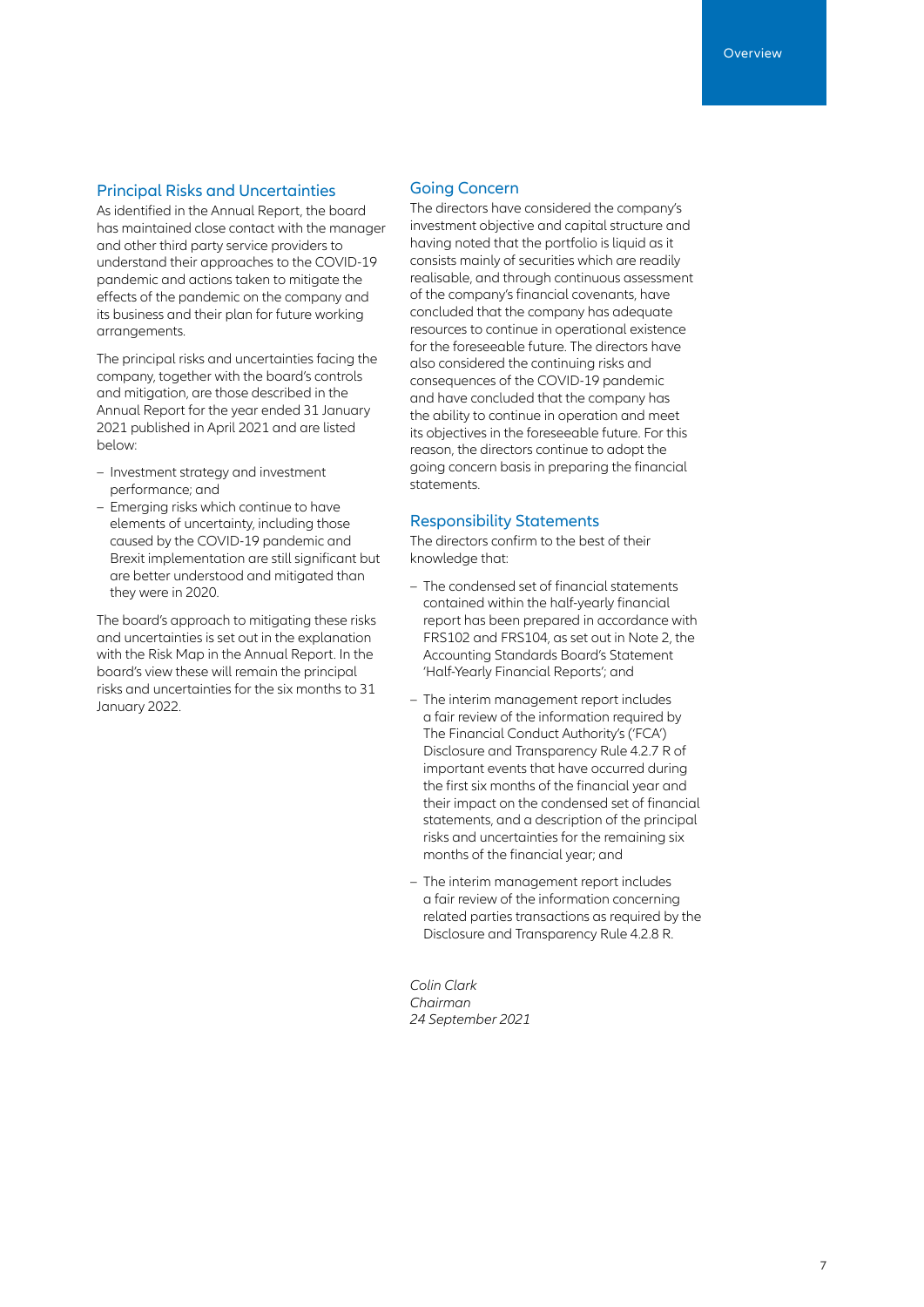## Attribution Analysis

### Movement in Capital Return with Debt at Market Value for the six months ended 31 July 2021



The total return reflects both the change in net asset value, from 439.7p to 513.2p and the ordinary dividends paid in the year. The total return NAV of 526.8p as at 31 July 2021 is derived from the NAV with debt at market value of 513.2p plus dividends paid in the year of 13.6p. A Glossary of Alternative Performance Measures (APMs) is on page 24.

NAV total return reflects both the change in the net asset value per ordinary share and the net ordinary dividends paid.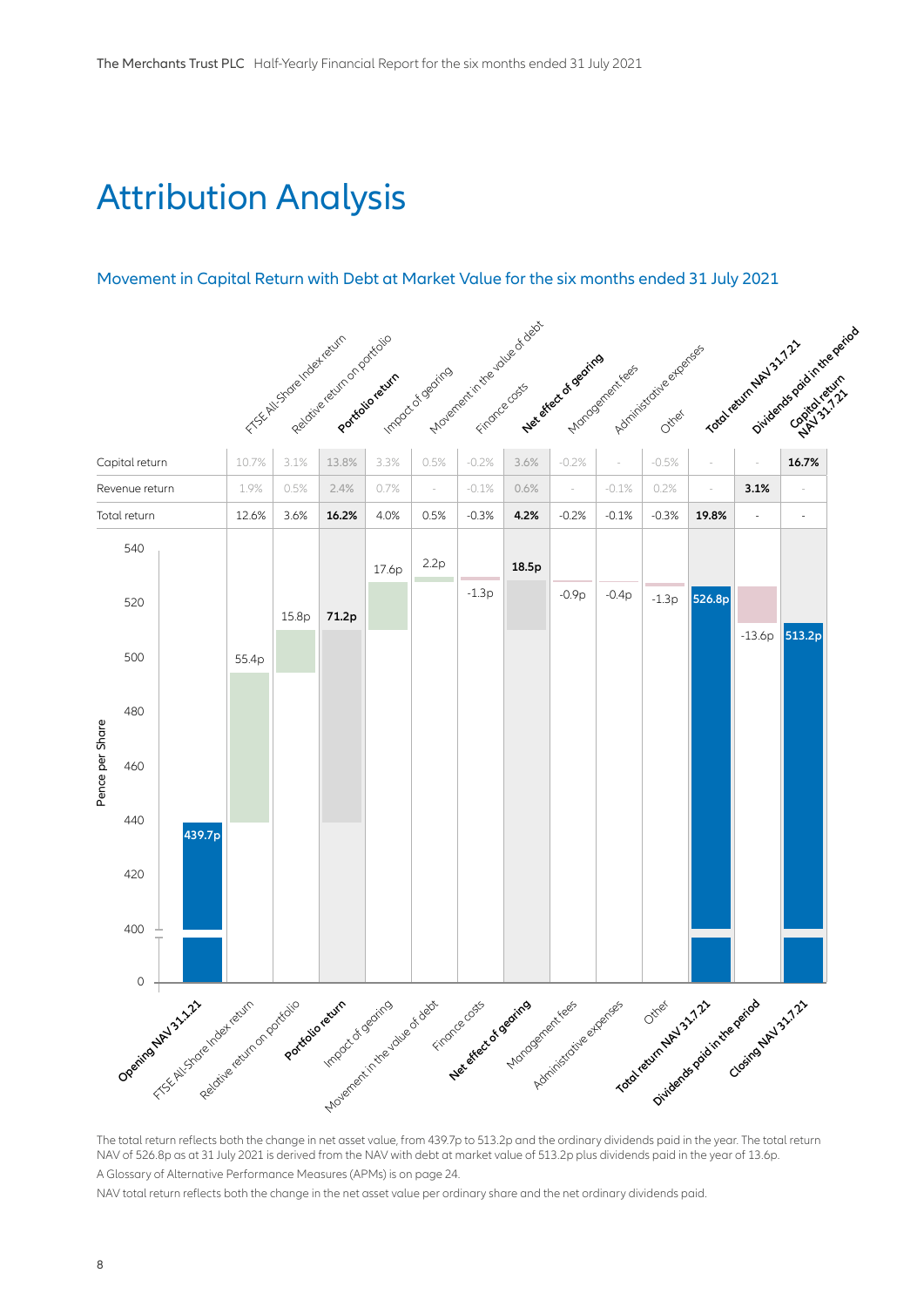### Investment Manager's Review



**Simon Gergel is** Chief Investment Officer, UK Equities Allianz Global Investors, based in London.

#### Economic and Market Background

The progress of the COVID-19 pandemic continued to drive activity in the economy and financial markets during the first half of year, just as it did last year. The vaccine rollout in most of the Western world allowed governments to gradually lift restrictions on behaviour, such as social distancing. However, new mutations of the virus, in particular the Delta variant, affected progress and led to some reversals of policy along the way. The UK lifted most of the remaining domestic restrictions in mid-July, although foreign travel was still heavily impacted.

Economic activity rebounded rapidly, from a depressed base, with very strong annualised growth. Second quarter GDP growth in the UK was estimated at 4.8%. Many companies reported a strong recovery compared to a period heavily affected by lockdowns. As company profitability improved, a large number of businesses increased dividend pay-outs or resumed dividend payments that had been suspended last year, although total dividend payments remained below 2019 levels.

Inflationary pressures started to build, due to accelerating demand growth, industrial bottlenecks, logistical problems, rising commodity costs and some labour shortages. The UK consumer price index rose to 2.5% in June, above the Bank of England's 2% target, from well below 1% at the start of the year.

Equity markets made strong progress on the back of recovering economic conditions. The FTSE All-Share Index in the UK produced a total return, including income, of 12.6%, with smaller companies and many overseas markets performing even better. Rising inflationary pressures raised the prospect of earlier than expected interest rate increases, pushing up government bond yields significantly in the first quarter, and forcing government bond prices downwards, although this partially reversed in the second quarter.

Within the stock market, cyclical sectors that benefit from a recovering economy, and financials that benefit from rising interest rate expectations, generally performed best, including industrial transportation, mining and construction. However, the defensive beverages



#### **FTSE All-Share Index**

FTSE All-Share 31.1.21 - 31.7.21. Source: AllianzGI/Datastream.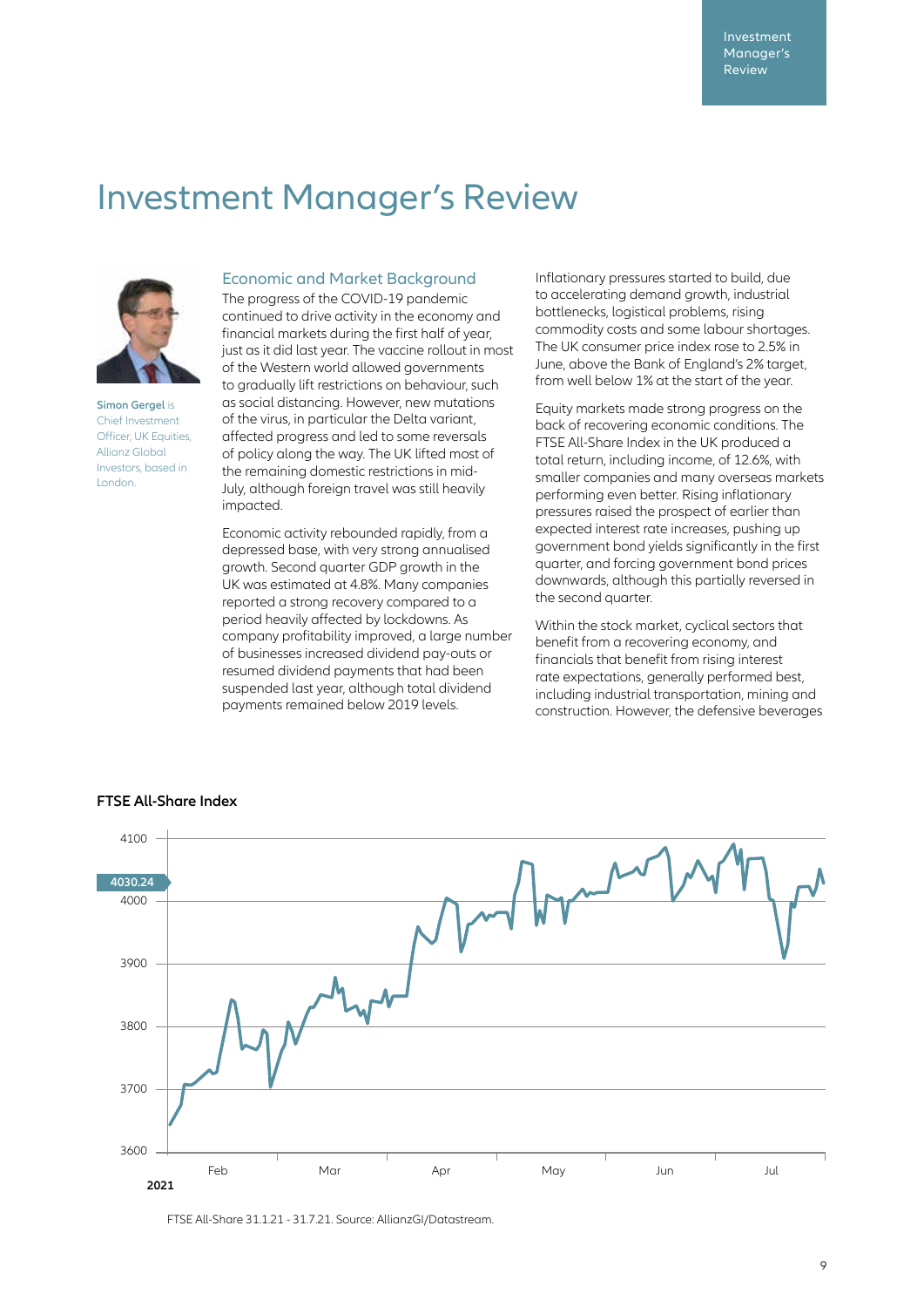sector also performed well. Most other defensive sectors underperformed, including personal care, electricity, food, tobacco and telecommunications.

#### Investment Performance

Merchants' NAV rose significantly in the first half of the year, due to a combination of the rising stock market, outperformance from the investment portfolio and the impact of financial gearing, which amplifies returns in either direction. A full attribution of NAV returns is shown on page 8. In this section we explain the performance of the investment portfolio compared to the FTSE All-Share Index benchmark.

The portfolio outperformed significantly in the first half, with a total return of 16.2%, compared to a return of 12.6% for the FTSE All-Share Index. Most of the outperformance was driven by individual stock selection, although there was some benefit from industry selection, with a low exposure to the weak personal care sector helping relative performance. The table shows the top ten positive and negative contributors to relative performance.

Many of the top ten positive contributors were companies that benefit from economic recovery, rising financial markets and increasing interest rate expectations. These included recruitment company SThree, wealth and asset managers St James's Place and Man Group, Barclays bank and the building products company Tyman. The gambling company Entain, which was last year's strongest performance contributor, continued to outperform on the back of the rapidly growing US online betting market. BAE Systems also outperformed, supported by strong operating results. Relative performance also benefited from not owning certain shares that underperformed and held back the overall index return. Most notable were the household and personal care companies Unilever and Reckitt Benckiser, which were annualising an exceptional growth period and also faced rising commodity costs. London Stock Exchange's shares also fell back, as investors worried about the costs of integrating a large acquisition.

There were fewer significant negative stock contributors, but they typically reflected the same themes. Defensive companies that underperformed included the utility company

#### **Contribution to Investment Performance relative to the FTSE All-Share Index**

|                                                     | <b>Positive stocks</b>   | Performance<br>impact% | <b>Negative stocks</b> | Performance<br>impact% |
|-----------------------------------------------------|--------------------------|------------------------|------------------------|------------------------|
| Overweight                                          | SThree                   | 0.8                    | <b>SSE</b>             | $-0.4$                 |
| (holding larger than<br>index weight)               | St James's Place         | 0.7                    | Vodafone               | $-0.4$                 |
|                                                     | Man Group                | 0.7                    | <b>SCOR</b>            | $-0.3$                 |
|                                                     | <b>Barclays</b>          | 0.6                    | <b>Stock Spirits</b>   | $-0.3$                 |
|                                                     | Entain                   | 0.4                    | Diversified Energy     | $-0.2$                 |
|                                                     | <b>BAE Systems</b>       | 0.4                    |                        |                        |
|                                                     | Tyman                    | 0.4                    |                        |                        |
| Underweight                                         | Unilever                 | 0.7                    | Diageo                 | $-0.3$                 |
| (zero holding or weight<br>lower than index weight) | <b>Reckitt Benckiser</b> | 0.4                    | Anglo American         | $-0.3$                 |
|                                                     | London Stock Exchange    | 0.3                    | Lloyds Bank            | $-0.3$                 |
|                                                     |                          |                        | Glencore               | $-0.3$                 |
|                                                     |                          |                        | Ashtead                | $-0.3$                 |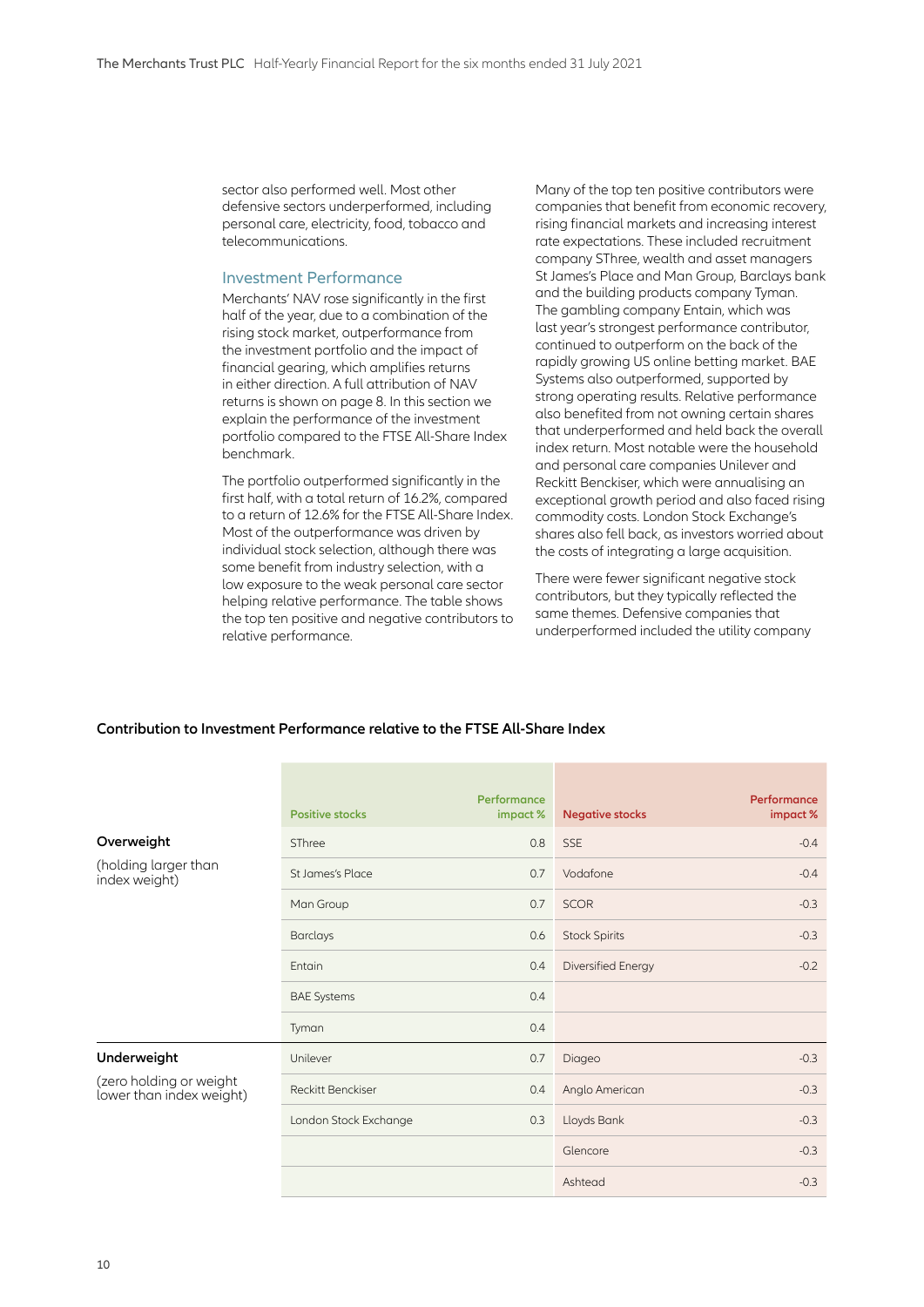SSE, telecommunications company Vodafone, reinsurer SCOR and drink company Stock Spirits. Diversified Energy also underperformed. Relative returns were also adversely affected by not owning certain cyclical companies which appreciated, including the commodity producers, Anglo American and Glencore, Lloyds Banking Group and plant hire company Ashtead. The remaining top ten negative contributor, also not owned in the portfolio, was the global spirits business Diageo, which outperformed despite its defensive characteristics.

#### Portfolio Changes

In a calmer economic environment, investment activity returned to a more normal pattern, after a heightened level of activity last year. Most portfolio transactions reflected individual company circumstances, however there was one structural change. The Merchants Trust was originally established in the nineteenth century to invest in overseas securities, such as railroad bonds in the USA. However, in recent years the portfolio has been exclusively invested in equities listed in the UK. Whilst UK listed companies provide a high degree of geographic diversification of their underlying activities, the universe of higher yielding UK

companies has become more concentrated, especially during the pandemic. As explained in the annual report, the directors have now allowed an allocation of up to 10% of the portfolio in overseas listed shares, in order to provide greater diversification of investments and particularly income.

We added four European listed shares, representing just over 4% of the total portfolio. We added two reinsurance companies, Swiss Re and SCOR. We believe that this is an attractive industry, benefiting from a cyclical increase in insurance pricing, after a period of heavy losses. The shares are modestly valued, pay attractive dividend yields and their prospects are largely uncorrelated to economic or stock market cycles. Within the pharmaceutical sector, we introduced a holding in Sanofi, a diversified business with activities spanning pharmaceuticals, vaccines and consumer health. It has good growth prospects and trades on a very reasonable valuation, as the whole sector has de-rated in recent months. Finally, we bought a position in TotalEnergies to diversify the energy sector exposure away from the two large UK integrated energy companies, BP and Shell. TotalEnergies has made good progress along a path to significantly reducing its exposure to oil products by 2030, whilst growing

We added pharmaceuticals, vaccines and consumer health business Sanofi to the portfolio. We believe the company was very reasonably valued within a sector that has de-rated in recent months.

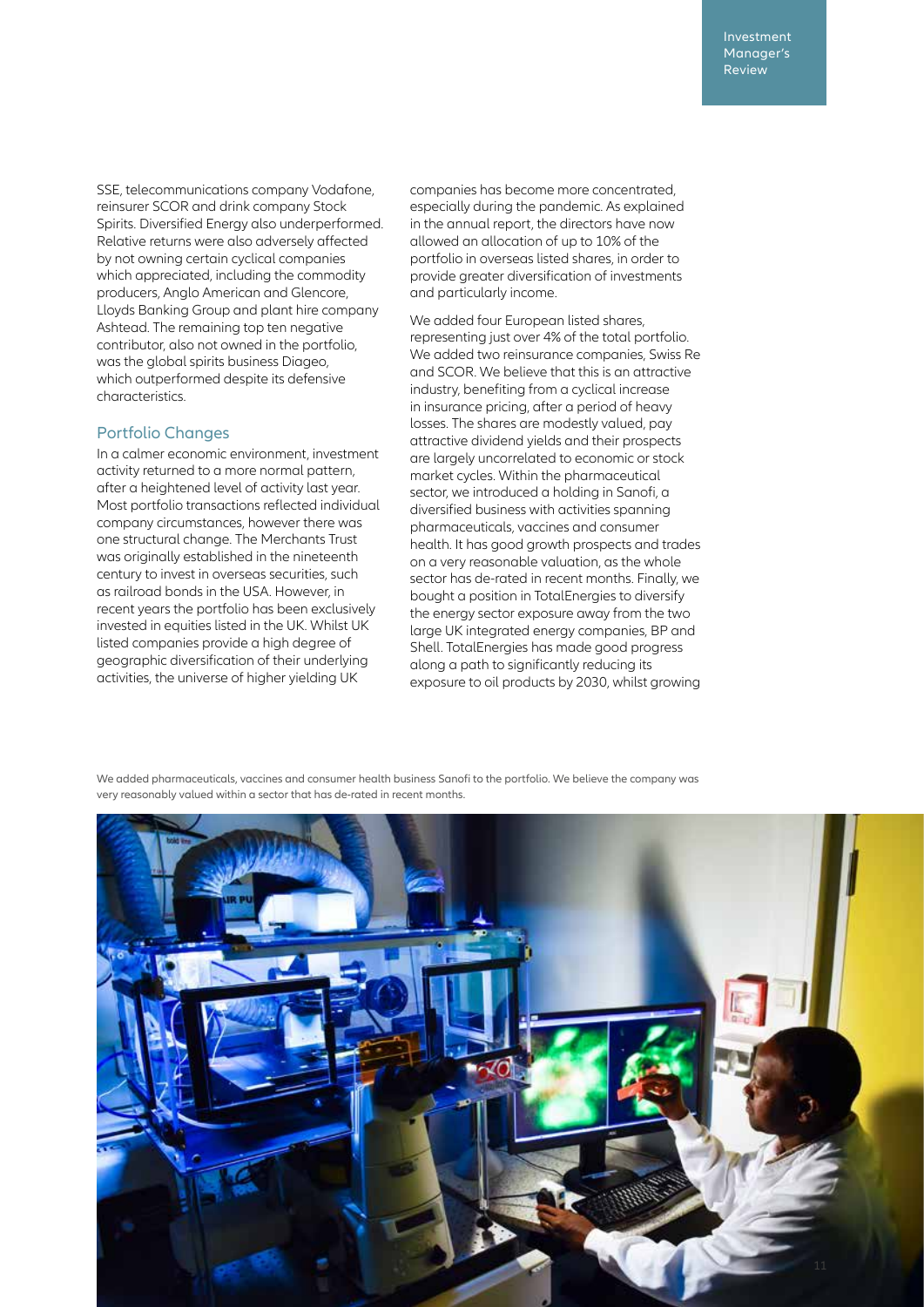its renewables & electricity and LNG operations. It has been managing this transition whilst also paying a progressive dividend, in contrast to many peers.

There were four other additions to the portfolio. Tesco, the UK's largest food retailer, also has a leading position in online food delivery and wholesaling to independent retailers and the catering industry. Despite resilient trading during the pandemic, and a refocusing of the business on key geographies, the shares have lagged behind the broader stock market, providing an attractive entry point. The investment case reflects the company's strong underlying cash generation and the opportunity to gain share in the fragmented catering and wholesale channels.

Relx is a leading provider of science, medical, legal, risk and other information and services to professional and business customers. The company has a good record of growth across its operations, which could accelerate as the business mix improves, and it also stands to benefit from a recovery in the exhibitions business, which was heavily impacted last year. After a period of underperformance, we were able to buy the shares at an unusually attractive level for the quality of the business.

Drax, historically the UK's largest coal fired power station, has transitioned into a 100% renewable power generator, operating biomass and hydro-electric generation assets, as well as producing wood pellets for biomass energy production. The company is hoping to agree a subsidy regime with the government to allow bio-energy carbon capture and storage (BECCS) which could turn Drax into a major "carbon negative" generator and could be critical in helping the UK become carbon neutral as a nation. This is a high-profile political project, which could represent significant upside for the business and in our view, was not reflected in the share price.

The final new holding is a modest investment in Duke Royalty, which provides royalty finance to a number of small businesses. This specialist financing can be attractive to borrowers as there are no "bullet" payments and no dilution of equity ownership. Duke's and the borrower's interests are aligned by payments that rise and fall, to a limited extent, in relation to the growth of the business. This allows Duke to make high returns from the royalty stream and a premium if the financing is repaid early. There was an attractive entry point into this business

coming out of the pandemic, with Duke having demonstrated the resilience of its model through a particularly tough period.

Apart from these new holdings, the main purchase in the period was a significant addition to Vodafone as we switched out of BT within the telecommunications sector. BT was one of five holdings sold completely. Although we had not owned BT for long, the shares had performed well, closing much of the valuation opportunity, and we saw more potential in Vodafone.

Two shares were sold after strong share price gains had taken them up to fair value. CRH had benefited from improving prospects for infrastructure spending and strong operational performance. Kin & Carta had been completely transformed from a print services business to a digital transformation company over a period of years. The shares responded to this change, after some challenges, with an exceptional gain over the last 12 months.

We also exited the remaining position in Standard Life Aberdeen, having sold much of the investment last year. The company has successfully realised value by selling stakes in listed subsidiaries, but the operational turnaround of the business has been more challenging. Whilst there remains potential value in the company, we decided to divest, in order to fund higher conviction positions. Also, we sold the remaining position in the shopping centre owner, Hammerson. Whilst this has been a disappointing investment overall, as we had underestimated the industry's structural pressures, which were exacerbated by the pandemic, the shares have recovered well since we supported the rights issue last summer.

Other than these complete disposals, we reduced exposure to a number of shares, typically where strong performance had moved them closer to fair value and therefore we could only justify a smaller investment. The most significant of these were Barclays bank, the gambling company Entain and household products company PZ Cussons.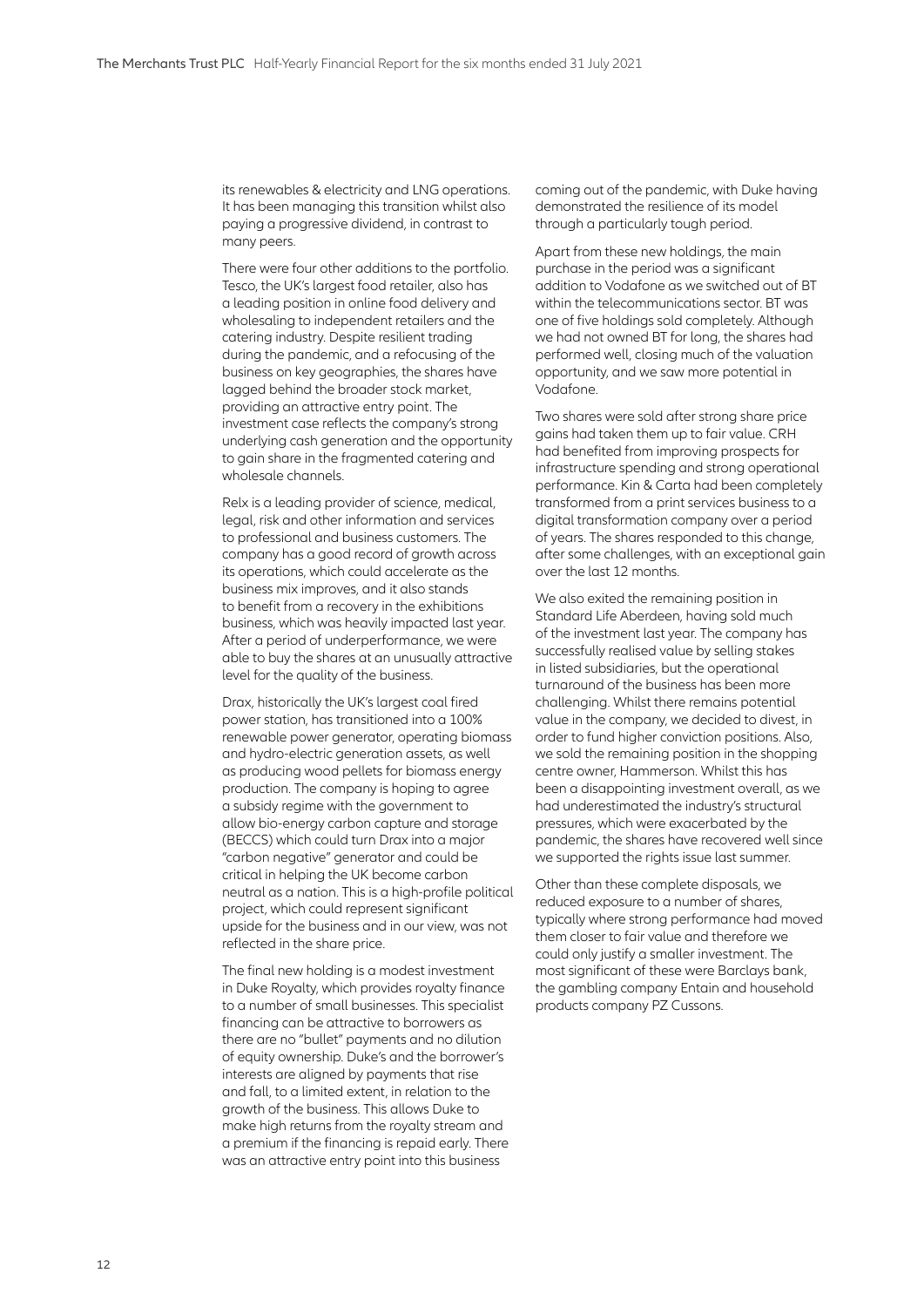Investment Manager's Review

#### **Outlook**

The UK and major world economies are expected to continue their recovery. Growth remains vulnerable to restrictions on activity, in response to new variants of the COVID-19 virus and further waves of infection, but a high level of vaccination, especially in the UK, should mitigate this risk. Government and central bank policy remains supportive of the economy, although rising inflationary pressures could lead to higher interest rates down the road.

At the end of July, the UK stock market was almost back at the level it reached before the pandemic. However, the UK remains one of the cheapest major countries, having underperformed most European and US markets significantly since the Brexit referendum in 2016. Furthermore, there remains a high level of dispersion, with many shares trading on very modest valuations. As the pandemic has only had a limited impact on the longer-term prospects for most industries, this set of circumstances has created interesting investment opportunities. The low valuations of many fundamentally sound companies in the UK have not gone unnoticed. There has been a large number of takeover bids in the UK this year, typically from private equity investors or other corporations, and often at substantial

premiums to the prevailing share price. If the stock market fails to fairly price companies, we can expect more of these bid approaches.

The high dispersion of UK company valuations has created a good environment for stock picking. Merchants holds a portfolio of fundamentally sound businesses, trading on attractive valuations, where we see supportive structural trends or other themes. The portfolio is diversified across industries, geographic end markets and degrees of economic sensitivity. We believe that this portfolio is capable of delivering a level of income and long term capital growth in line with Merchants' objectives.

*Simon Gergel Allianz Global Investors*

New holding Drax, historically the UK's largest coal fired power station, has transitioned into a 100% renewable power generator.

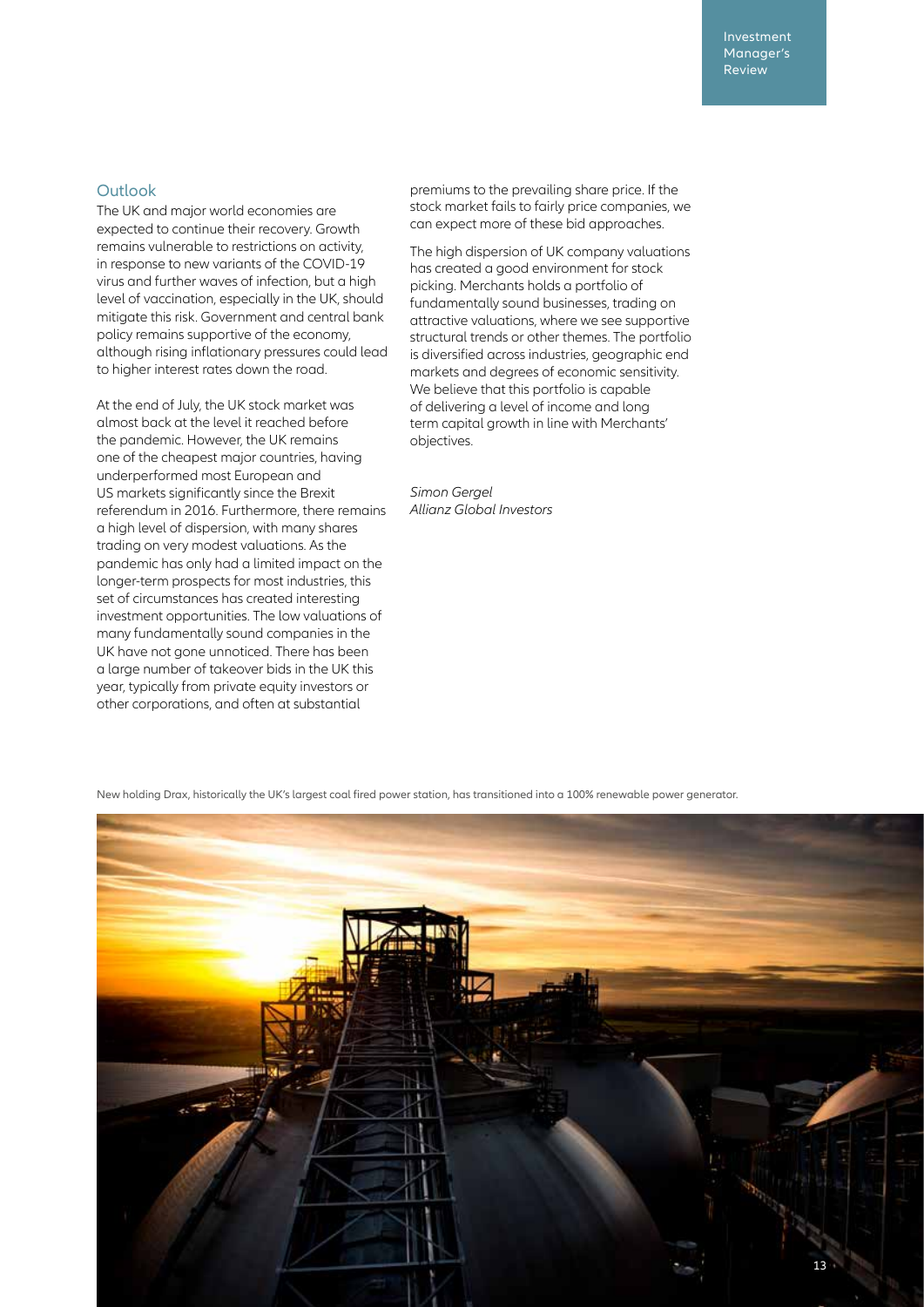### Investment Portfolio

as at 31 July 2021

### Twenty Largest Equity Holdings

| Name                            | Value<br>(£'000s) | % of listed<br>holdings | <b>Benchmark</b><br>weighting | <b>Principal Activities</b>          |
|---------------------------------|-------------------|-------------------------|-------------------------------|--------------------------------------|
| GlaxoSmithKline                 | 39,432            | 5.32                    | 2.90                          | Pharmaceuticals & Biotechnology      |
| <b>Imperial Brands</b>          | 35,929            | 4.84                    | 0.60                          | Tobacco                              |
| <b>British American Tobacco</b> | 32,166            | 4.34                    | 2.53                          | Tobacco                              |
| <b>BAE Systems</b>              | 27,619            | 3.72                    | 0.77                          | Aerospace & Defence                  |
| <b>National Grid</b>            | 25,179            | 3.39                    | 1.36                          | Gas, Water & Multiutilities          |
| Royal Dutch Shell B             | 25,106            | 3.39                    | 2.18                          | Oil, Gas & Coal                      |
| <b>SSE</b>                      | 24,935            | 3.36                    | 0.62                          | Electricity                          |
| Vodafone Group                  | 24,826            | 3.35                    | 1.35                          | Telecommunications Service Providers |
| St. James's Place               | 24,194            | 3.26                    | 0.35                          | Investment Banking & Brokerage       |
| <b>WPP</b>                      | 23,948            | 3.23                    | 0.45                          | Media                                |
| <b>BP</b>                       | 23,905            | 3.22                    | 2.38                          | Oil, Gas & Coal                      |
| Legal & General                 | 21,827            | 2.94                    | 0.64                          | Life Insurance                       |
| Man Group                       | 21,651            | 2.92                    | 0.12                          | Investment Banking & Brokerage       |
| IG Group Holdings               | 21,198            | 2.86                    | 0.13                          | Investment Banking & Brokerage       |
| Tate & Lyle                     | 19,921            | 2.69                    | 0.14                          | <b>Food Producers</b>                |
| Redrow                          | 19,803            | 2.67                    | 0.06                          | Household Goods & Home Construction  |
| Tyman                           | 18,733            | 2.53                    | 0.03                          | <b>Construction &amp; Materials</b>  |
| <b>Barclays</b>                 | 18,493            | 2.49                    | 1.22                          | <b>Banks</b>                         |
| Keller                          | 16,280            | 2.20                    | 0.03                          | <b>Construction &amp; Materials</b>  |
| <b>BHP</b>                      | 15,847            | 2.14                    | 2.00                          | Industrial Metals & Mining           |
|                                 | 480,992           | 64.86                   |                               | % of Total Invested Funds            |



### Portfolio Analysis

|                               |        | <b>Benchmark</b> |
|-------------------------------|--------|------------------|
| Sector                        | % Held | weighting        |
| Financials                    | 20.22  | 17.95            |
| Industrials                   | 18.54  | 13.72            |
| <b>Consumer Staples</b>       | 16.10  | 15.49            |
| <b>Consumer Discretionary</b> | 14.86  | 12.81            |
| Energy                        | 9.36   | 7.32             |
| Utilities                     | 8.89   | 3.00             |
| Health Care                   | 6.65   | 10.48            |
| Telecommunications            | 3.42   | 2.24             |
| Basic Materials               | 2.57   | 10.57            |
| Real Estate                   | 1.42   | 3.42             |
| Technology                    |        | 3.00             |
| Net current liabilities       | (2.03) |                  |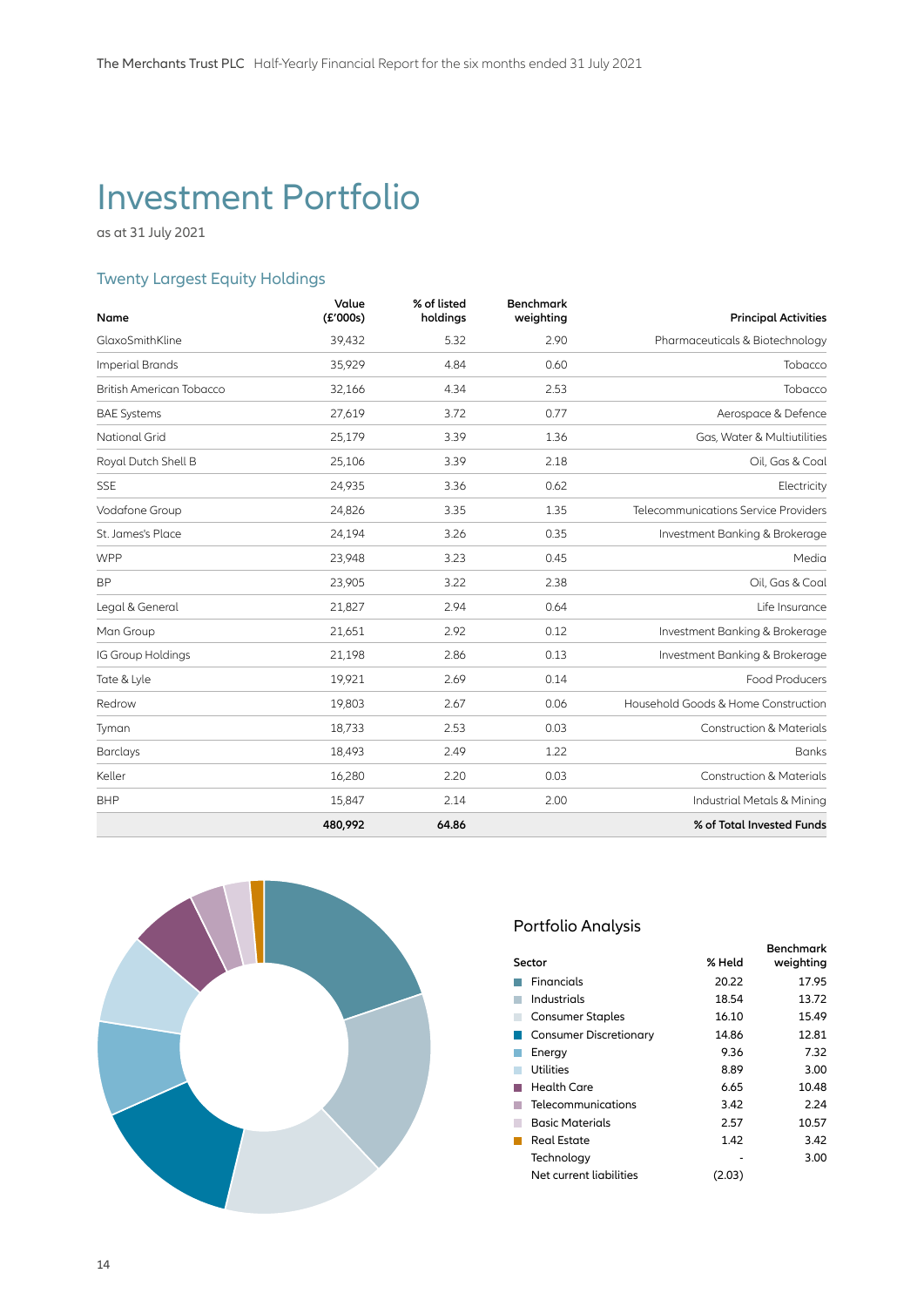# **Financial** Statements **Statement Science, Technology, Engineering**<br>
Mand Mathematics (STEM)<br>
The meruitment specialist SThree

and Mathematics (STEM) recruitment specialist SThree was the top contributor to performance over the period under review,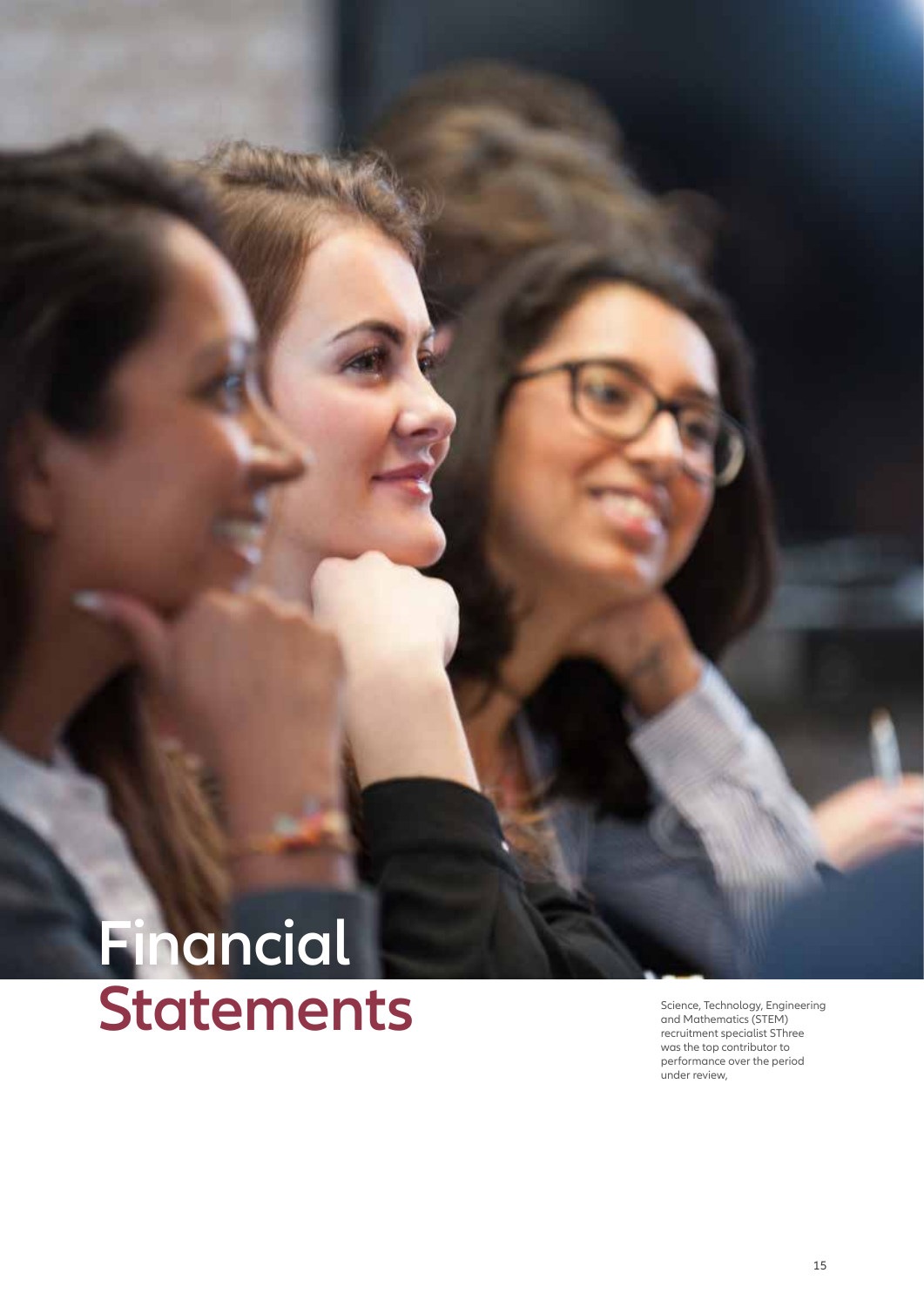### Income Statement

|                                                                         | For the six months ended<br>31 July 2021 |                   |                                       |                          | For the six months ended | 31 July 2020                          |
|-------------------------------------------------------------------------|------------------------------------------|-------------------|---------------------------------------|--------------------------|--------------------------|---------------------------------------|
|                                                                         | Revenue<br>£'000s                        | Capital<br>£'000s | Total<br>Return<br>£'000s<br>(Note 1) | Revenue<br>£'000s        | Capital<br>£'000s        | Total<br>Return<br>£'000s<br>(Note 1) |
| Gains (losses) on investments held at fair value through profit or loss |                                          | 88,533            | 88,533                                | $\overline{\phantom{a}}$ | (194, 751)               | (194, 751)                            |
| Losses on foreign currencies                                            |                                          | (2)               | (2)                                   |                          | (7)                      | (7)                                   |
| Income from investments                                                 | 17,434                                   |                   | 17,434                                | 11,624                   |                          | 11,624                                |
| Other income                                                            | 715                                      |                   | 715                                   | 424                      |                          | 424                                   |
| Investment management fee                                               | (442)                                    | (822)             | (1,264)                               | (345)                    | (641)                    | (986)                                 |
| Administrative expenses*                                                | (468)                                    | (1)               | (469)                                 | (665)                    | (1)                      | (666)                                 |
| Profit (loss) before finance costs and taxation                         | 17,239                                   | 87,708            | 104,947                               | 11,038                   | (195, 400)               | (184, 362)                            |
| Finance costs: interest payable and similar charges                     | (590)                                    | (1,048)           | (1,638)                               | (629)                    | (1,105)                  | (1,734)                               |
| Profit (loss) on ordinary activities before taxation                    | 16,649                                   | 86,660            | 103,309                               | 10,409                   | (196, 505)               | (186,096)                             |
| Taxation                                                                | (288)                                    |                   | (288)                                 | (19)                     |                          | (19)                                  |
| Profit (loss) after taxation attributable to ordinary shareholders      | 16,361                                   | 86,660            | 103,021                               | 10,390                   | (196, 505)               | (186, 115)                            |
| Earnings per ordinary share (basic and diluted) (Note 4)                | 13.33 <sub>p</sub>                       | 70.58p            | 83.91 <sub>p</sub>                    | 8.92p                    | (168.76p)                | (159.84p)                             |

\*Administrative expenses for 2020 include the London Stock Exchange block listing fee of £155,000.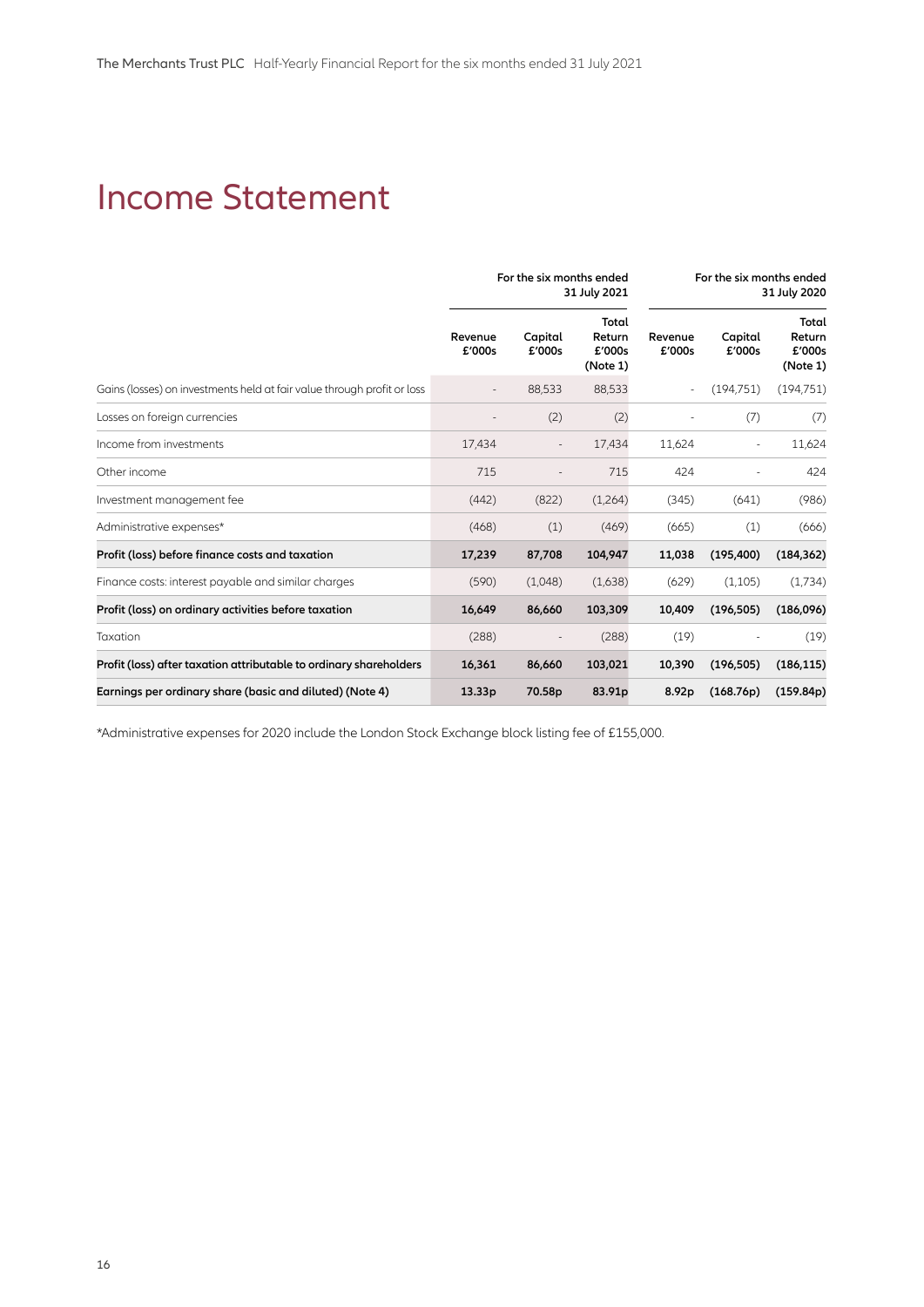### Balance Sheet

|                                                         | As at<br>31 July<br>2021<br>£'000s | As at<br>31 July<br>2020<br>£'000s | As at<br>31 January<br>2021<br>£'000s |
|---------------------------------------------------------|------------------------------------|------------------------------------|---------------------------------------|
| Investments held at fair value through profit or loss   | 741,650                            | 518,067                            | 638,235                               |
| Net current liabilities                                 | (14,764)                           | (6,970)                            | (16, 814)                             |
| Total assets less current liabilities                   | 726,886                            | 511,097                            | 621,421                               |
| Creditors: amounts falling due after more than one year | (66, 728)                          | (66, 678)                          | (66,704)                              |
| <b>Total net assets</b>                                 | 660,158                            | 444,419                            | 554,717                               |
| Called up share capital                                 | 31,182                             | 29,724                             | 30,246                                |
| Share premium account                                   | 102,192                            | 75,984                             | 84,137                                |
| Capital redemption reserve                              | 293                                | 293                                | 293                                   |
| Capital reserve                                         | 504,599                            | 311,604                            | 417,939                               |
| Revenue reserve                                         | 21,892                             | 26,814                             | 22,102                                |
| Equity shareholders' funds                              | 660,158                            | 444,419                            | 554,717                               |
| Net asset value per ordinary share                      | 529.3p                             | 373.8p                             | 458.5p                                |

The net asset value as at 31 July 2021 is based on 124,729,887 ordinary shares. The net asset value as at 31 July 2020 is based on 118,894,887 ordinary shares.

The net asset value as at 31 January 2021 is based on 120,984,887 ordinary shares.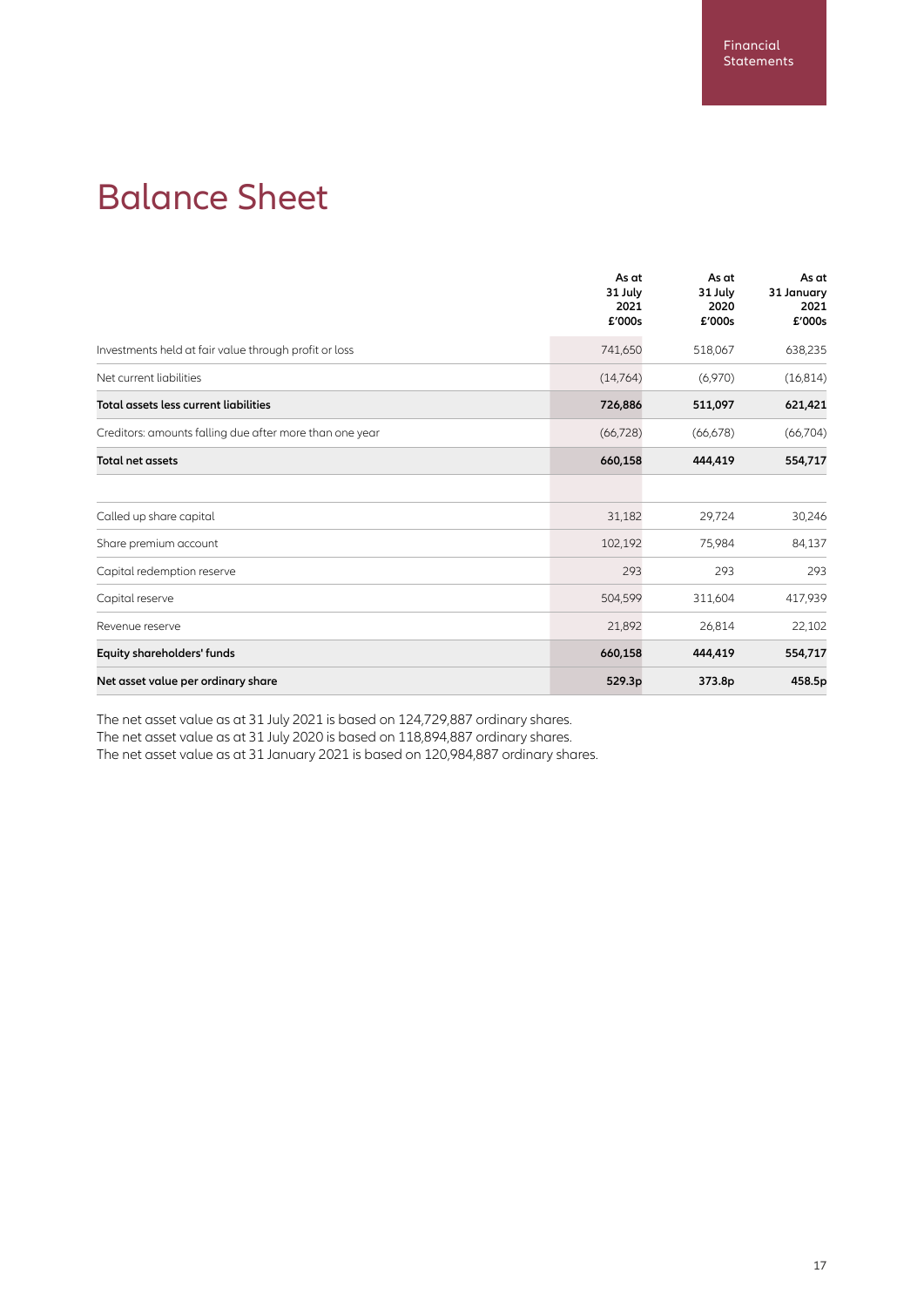## Statement of Changes in Equity

|                                       | Called up<br>Share<br>Capital<br>£'000s | Share<br>Premium<br>Account<br>£'000s | Capital<br>Redemption<br>Reserve<br>£'000s | Capital<br>Reserve<br>£'000s | Revenue<br>Reserve<br>£'000s | Total<br>£'000s |
|---------------------------------------|-----------------------------------------|---------------------------------------|--------------------------------------------|------------------------------|------------------------------|-----------------|
| Six months ended 31 July 2021         |                                         |                                       |                                            |                              |                              |                 |
| Net assets at 1 February 2021         | 30,246                                  | 84,137                                | 293                                        | 417,939                      | 22,102                       | 554,717         |
| Revenue profit                        |                                         |                                       |                                            |                              | 16,361                       | 16,361          |
| Dividends on ordinary shares (Note 3) |                                         |                                       |                                            |                              | (16, 571)                    | (16, 571)       |
| Capital profit                        |                                         |                                       |                                            | 86,660                       |                              | 86,660          |
| Shares issued during the period       | 936                                     | 18,055                                |                                            |                              |                              | 18,991          |
| Net assets at 31 July 2021            | 31,182                                  | 102,192                               | 293                                        | 504,599                      | 21,892                       | 660,158         |
| Six months ended 31 July 2020         |                                         |                                       |                                            |                              |                              |                 |
| Net assets at 1 February 2020         | 28,220                                  | 54,093                                | 293                                        | 508,109                      | 31,820                       | 622,535         |
| Revenue profit                        |                                         |                                       |                                            | $\sim$                       | 10,390                       | 10,390          |
| Dividends on ordinary shares (Note 3) |                                         |                                       |                                            |                              | (15, 443)                    | (15, 443)       |
| <b>Unclaimed Dividends</b>            |                                         |                                       |                                            |                              | 47                           | 47              |
| Capital loss                          |                                         |                                       | $\blacksquare$                             | (196, 505)                   | $\equiv$                     | (196, 505)      |
| Shares issued during the period       | 1,504                                   | 21,891                                |                                            |                              | ÷,                           | 23,395          |
| Net assets at 31 July 2020            | 29,724                                  | 75,984                                | 293                                        | 311,604                      | 26,814                       | 444,419         |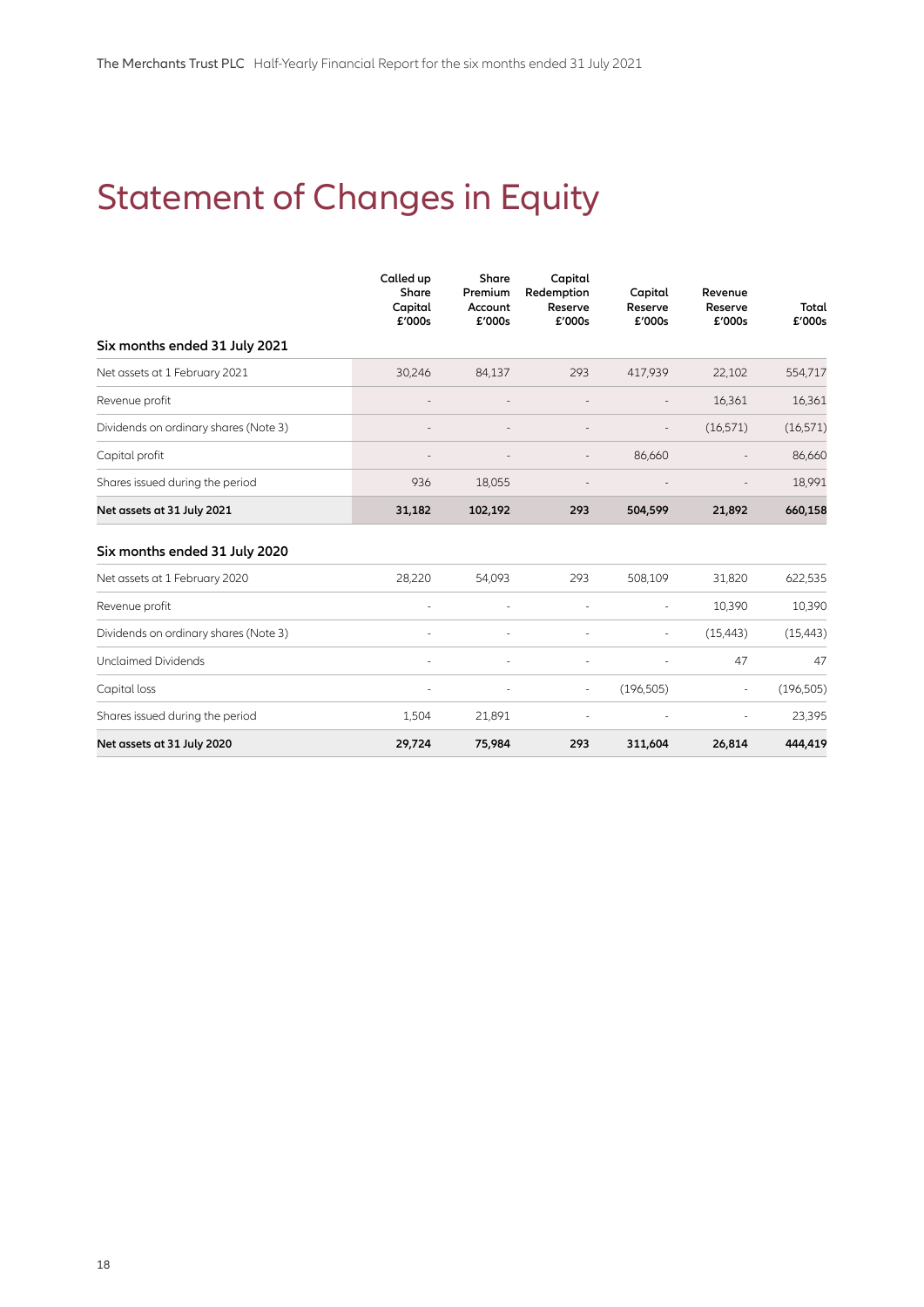## Cash Flow Statement

|                                                                               | Six months<br>ended<br>31 July 2021<br>£'000s | Six months<br>ended<br>31 July 2020<br>£'000s |
|-------------------------------------------------------------------------------|-----------------------------------------------|-----------------------------------------------|
| <b>Operating activities</b>                                                   |                                               |                                               |
| Profit (loss) before finance costs and taxation                               | 104,947                                       | (184, 362)                                    |
| Less: (Gains) losses on investments at fair value                             | (88, 138)                                     | 195,343                                       |
| Add: losses on foreign currency                                               | $\overline{c}$                                | 7                                             |
| Purchase of fixed asset investments held at fair value through profit or loss | (104,954)                                     | (131, 577)                                    |
| Sales of fixed asset investments held at fair value through profit or loss    | 94,207                                        | 121,259                                       |
| Transaction costs                                                             | (395)                                         | (592)                                         |
| Increase in other receivables                                                 | (1,421)                                       | (955)                                         |
| Increase (decrease) in other payables                                         | 13                                            | (285)                                         |
| Less: Overseas tax suffered                                                   | (288)                                         | (19)                                          |
| Net cash inflow (outflow) from operating activities                           | 3,973                                         | (1, 181)                                      |
| <b>Financing activities</b>                                                   |                                               |                                               |
| Interest paid                                                                 | (1, 599)                                      | (1,712)                                       |
| Dividend paid on cumulative preference stock                                  | (22)                                          | (21)                                          |
| Dividends paid on ordinary shares                                             | (16, 571)                                     | (15, 443)                                     |
| Unclaimed dividends                                                           |                                               | 47                                            |
| Share issue proceeds                                                          | 17,983                                        | 25,566                                        |
| Net cash (outflow) inflow from financing activities                           | (209)                                         | 8,437                                         |
| Increase in cash and cash equivalents                                         | 3,764                                         | 7,256                                         |
| Cash and cash equivalents at the start of the period                          | 6,623                                         | 10,546                                        |
| Effect of foreign exchange rates                                              | (2)                                           | (7)                                           |
| Cash and cash equivalents at the end of the period                            | 10,385                                        | 17,795                                        |
| Composed of:                                                                  |                                               |                                               |
| Cash at bank                                                                  | 10,385                                        | 17,795                                        |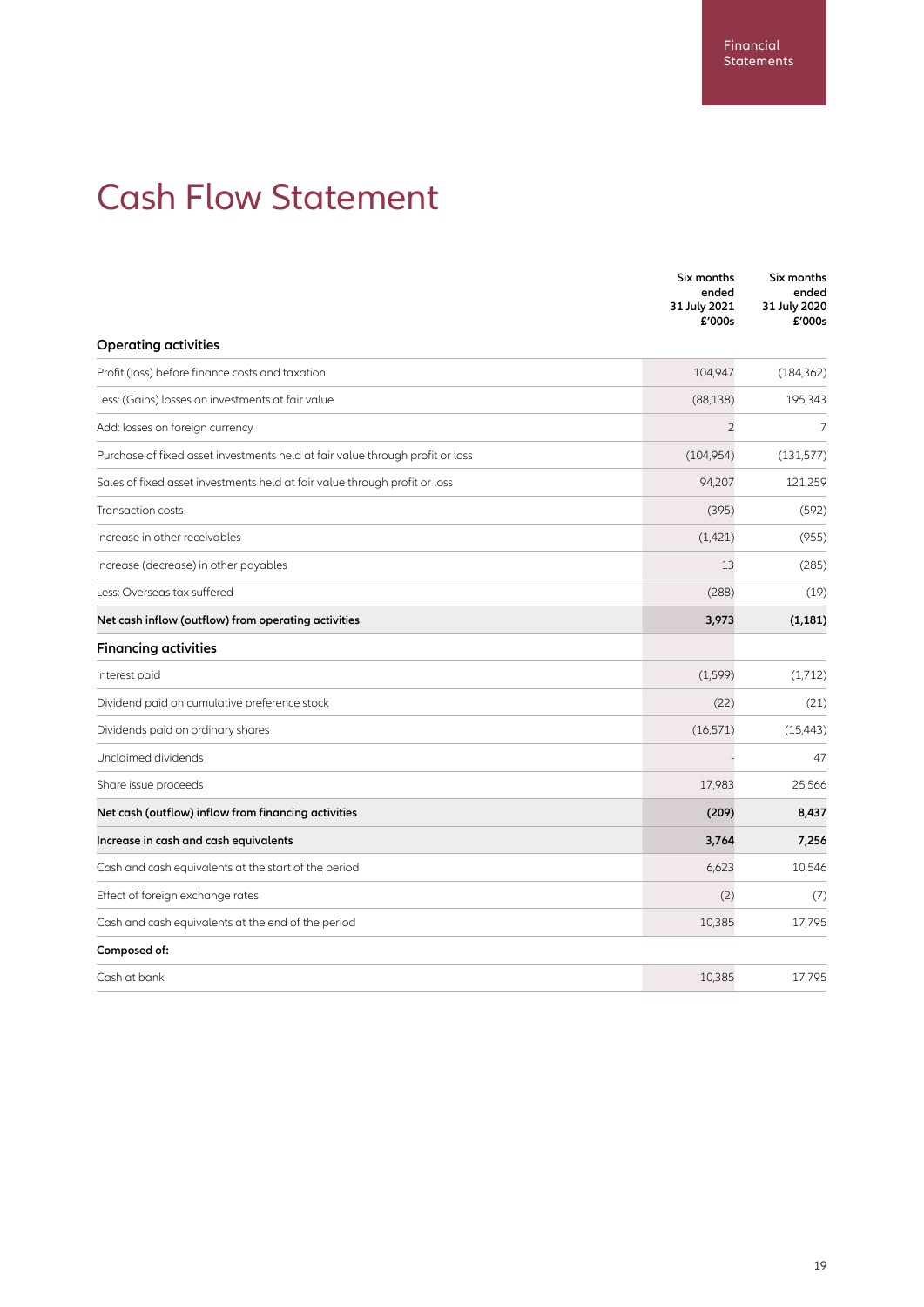### Notes to the Financial Statements

#### Note 1 – Financial Statements

The half-yearly financial report has been neither audited nor reviewed by the company's auditors. The financial information for the year ended 31 January 2021 has been extracted from the statutory financial statements for that year which have been delivered to the Registrar of Companies. The auditors' report on those financial statements was unqualified and did not contain a statement under section 498 of the Companies Act 2006.

The total return column of the Income Statement is the profit and loss account of the company.

All revenue and capital items derive from continuing operations. No operations were acquired or discontinued in the period.

Allianz Global Investors GmbH, UK Branch (AllianzGI), acts as Investment Manager to the company. Details of the services and fee arrangements are given in the latest annual report of the company, which is available on the company's website at www.merchantstrust.co.uk.

#### Note 2 – Accounting Policies

The Company presents its results and positions under 'The Financial Reporting Standard applicable in the UK and Republic of Ireland' (FRS 102), which forms part of revised Generally Accepted Accounting Practice ('New UK GAAP') issued by the Financial Reporting Council.

The condensed set of financial statements has been prepared on a going concern basis in accordance with FRS 102 and FRS 104, 'Interim Financial Reporting' and the Statement of Recommended Practice – 'Financial Statements of Investment Trust Companies and Venture Capital Trusts' (SORP). The impact of COVID-19 has been thoroughly considered and the directors have concluded that there are no material uncertainties related to going concern. They have also been prepared on the assumption that approval as an investment trust will continue to be granted.

The interim financial statements and the net asset value per share figures have been prepared in accordance with FRS 102 using the same accounting policies as the preceding annual accounts.

#### Note 3 – Dividends on Ordinary Shares

Dividends paid on ordinary shares in respect of earnings for each period are as follows:

| Dividends on Ordinary Shares of 25p:                          | Six months<br>ended<br>31 July 2021<br>£'000s | Six months<br>ended<br>31 July 2020<br>£'000s |
|---------------------------------------------------------------|-----------------------------------------------|-----------------------------------------------|
| Third quarterly dividend 6.8p paid 16 March 2021 (2020: 6.8p) | 8,227                                         | 7.649                                         |
| Final dividend 6.8p paid 18 May 2021 (2020: Final 6.8p)       | 8.344                                         | 7.794                                         |
|                                                               | 16,571                                        | 15,443                                        |

In accordance with FRS 102 section 32 'Events After the End of the Reporting Period', dividends payable at the period end have not been recognised as a liability. Details of these dividends are set out below.

|                                                                      | Six months<br>ended<br>31 July 2021<br>£'000s | Six months<br>ended<br>31 July 2020<br>£'000s |
|----------------------------------------------------------------------|-----------------------------------------------|-----------------------------------------------|
| First quarterly dividend 6.8p paid 20 August 2021 (2020: 6.8p)       | 8.451                                         | 8,085                                         |
| Second quarterly dividend 6.8p payable 11 November 2021 (2020: 6.8p) | 8.482                                         | 8,085                                         |
|                                                                      | 16,933                                        | 16,170                                        |

The dividends above are based on the number of shares in issue at the period end. However, the dividend payable will be based upon the number of shares in issue on the record date and will reflect any purchase or cancellation of shares by the company settled subsequent to the period end.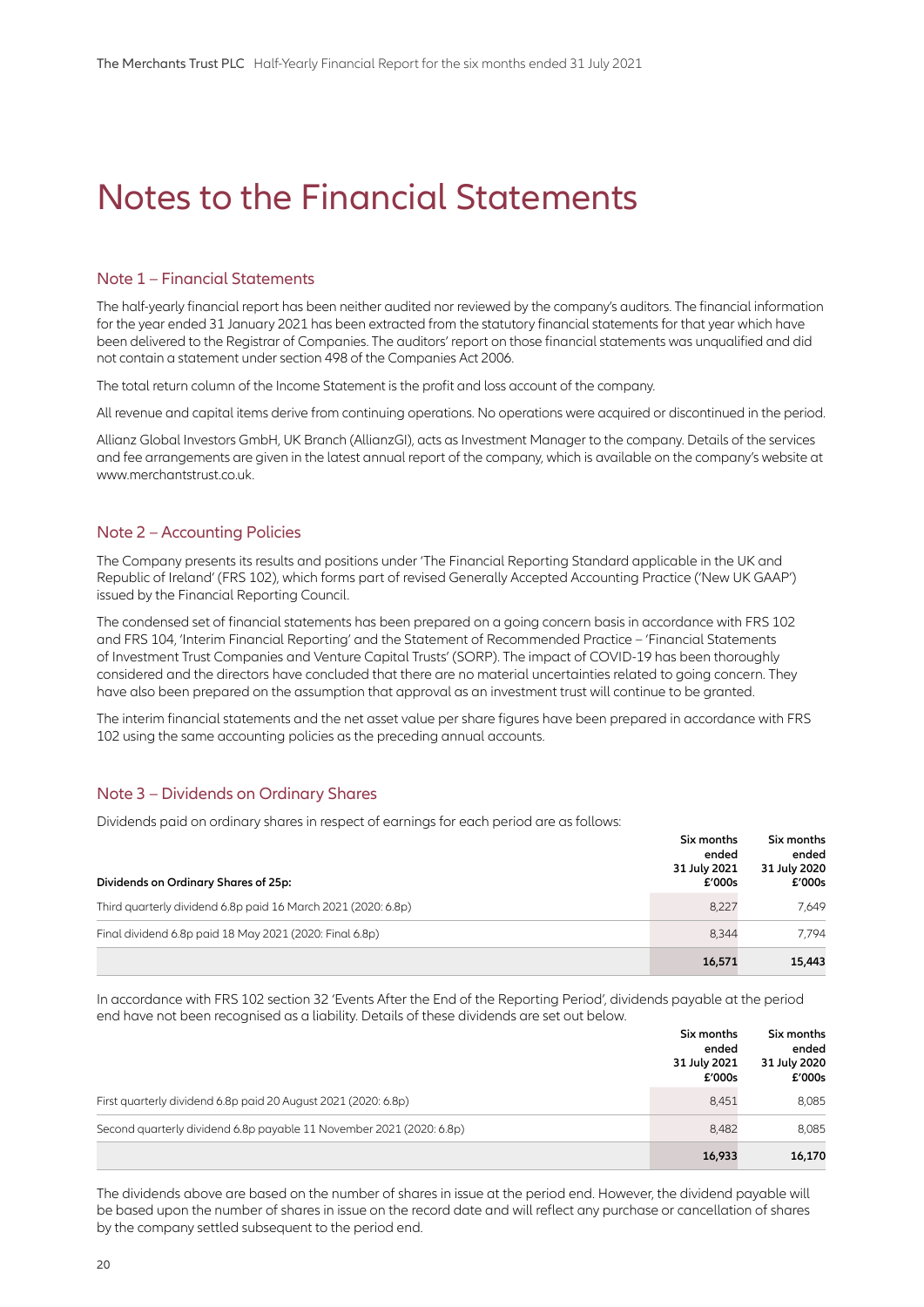#### Note 4 – Earnings per Ordinary Share

The earnings per ordinary share is based on a weighted number of ordinary shares 122,779,445 (31 July 2020: 116,440,988) in issue.

#### Note 5 – Fair Value Hierarchy

Investments and derivative financial instruments are designated as held at fair value through profit or loss in accordance with FRS 102 sections 11 and 12.

FRS 102 fair value hierarchy disclosures (March 2016) sets out three fair value levels.

Level 1: The unadjusted quoted price in an active market for identical assets or liabilities that the entity can access at the measurement date.

Level 2: Inputs other than quoted prices included within Level 1 that are observable (ie developed using market data) for the asset or liability, either directly or indirectly.

Level 3: Inputs are unobservable (ie for which market data is unavailable) for the asset or liability.

With the exception of those financial liabilities measured at amortised cost, all other financial assets and financial liabilities are either carried at their fair value or the balance sheet amount is a reasonable approximation of their fair value.

As at 31 July 2021, the financial assets at fair value through profit and loss of £741,637,000 (31 July 2020: £517,938,000; 31 January 2021: £638,182,000) are categorised as follows:

|                                                                          | Level 1<br>£'000s | Level <sub>2</sub><br>£'000s | Level 3<br>£'000s        | Total<br>£'000s |
|--------------------------------------------------------------------------|-------------------|------------------------------|--------------------------|-----------------|
| Financial assets at fair value through profit or loss at 31 July 2021    |                   |                              |                          |                 |
| Equity investments                                                       | 741,646           |                              | ÷                        | 741,646         |
| <b>Financial instruments</b>                                             |                   |                              | $\overline{4}$           | 4               |
| Derivative financial instruments - written call options                  |                   | (13)                         |                          | (13)            |
|                                                                          | 741,646           | (13)                         | 4                        | 741,637         |
|                                                                          | Level 1<br>£'000s | Level <sub>2</sub><br>£'000s | Level 3<br>£'000s        | Total<br>£'000s |
| Financial assets at fair values through profit or loss at 31 July 2020   |                   |                              |                          |                 |
| Equity investments                                                       | 518,063           |                              | ä,                       | 518,063         |
| Financial instruments                                                    |                   |                              | 4                        | 4               |
| Derivative financial instruments - written call options                  |                   | (129)                        |                          | (129)           |
|                                                                          | 518,063           | (129)                        | 4                        | 517,938         |
|                                                                          | Level 1<br>£'000s | Level 2<br>£'000s            | Level 3<br>£'000s        | Total<br>£'000s |
| Financial assets at fair value through profit or loss at 31 January 2021 |                   |                              |                          |                 |
| Equity investments                                                       | 638,231           |                              | $\overline{\phantom{a}}$ | 638,231         |
| <b>Financial instruments</b>                                             |                   |                              | $\overline{4}$           | 4               |
| Derivative financial instruments - written call options                  |                   | (53)                         |                          | (53)            |
|                                                                          | 638,231           | (53)                         | 4                        | 638,182         |

For exchange listed equity investments the quoted price is either the bid price or the last traded price depending on the convention of the relevant exchange. For written options the value of the option is marked to market based on traded prices. Financial instruments valued using valuation techniques level 3 have, in the absence of relevant trading prices or market data, been valued based on the directors' best estimate.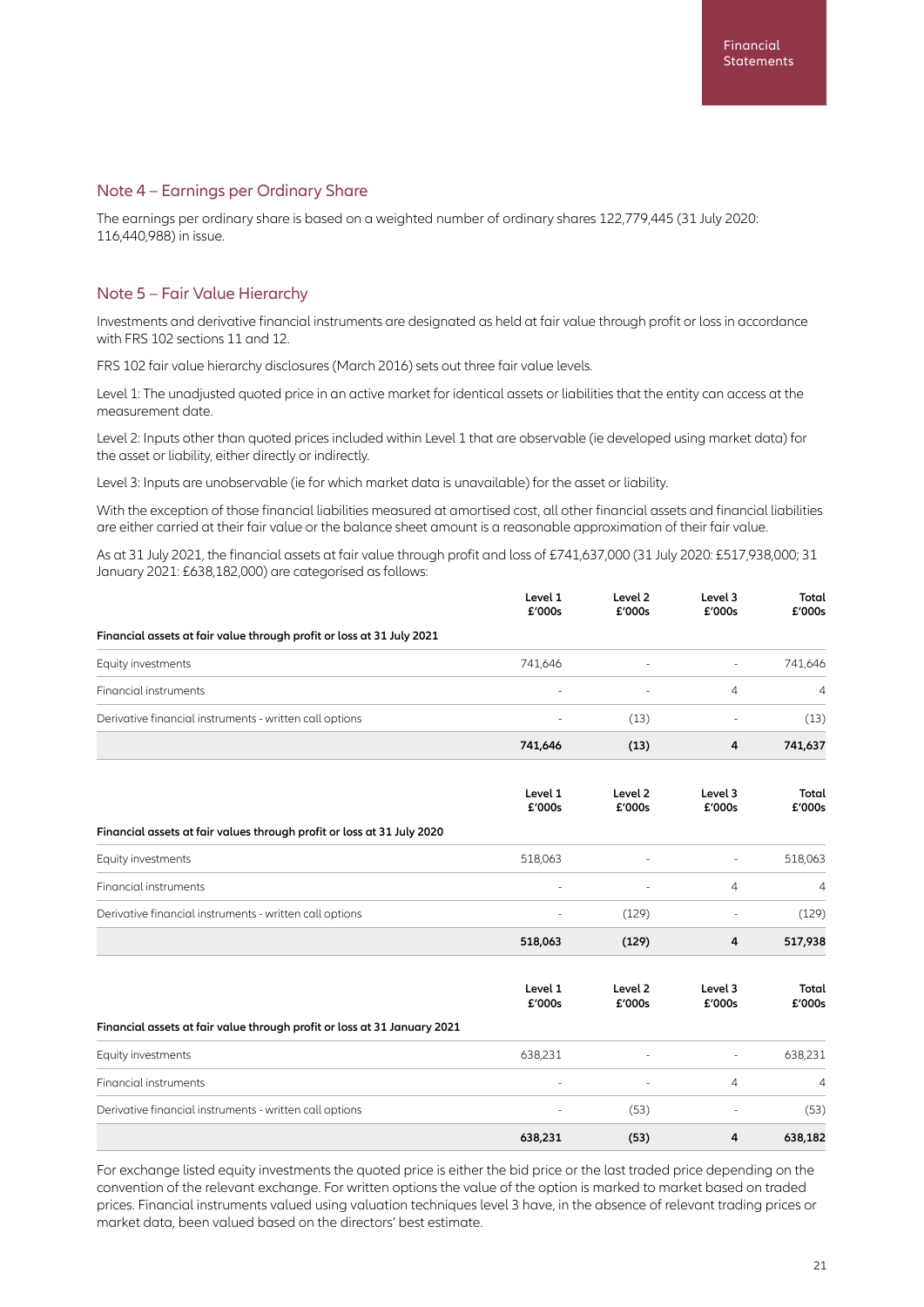#### Note 6 – Status of the Company

The company applied for and was accepted as an approved investment trust for accounting periods commencing on or after 1 February 2013, subject to it continuing to meet eligibility conditions at section 1158 Corporation Taxes Act 2010 and the on-going requirements for approved companies in Chapter 3 Part 2 Investment Trust (Approved Company) (Tax) Regulations 2011 (Statutory Instrument 2011/2999).

#### Note 7 – Transactions with the Investment Manager and related parties

As disclosed in the annual report, the existence of an independent board of directors demonstrates that the company is free to pursue its own financial and operating policies and therefore, under FRS 8: Related Party Disclosures, the investment manager is not considered to be a related party. The company's related parties are its directors.

There are no other identifiable related parties as at 31 July 2021, 31 July 2020 and 31 January 2021.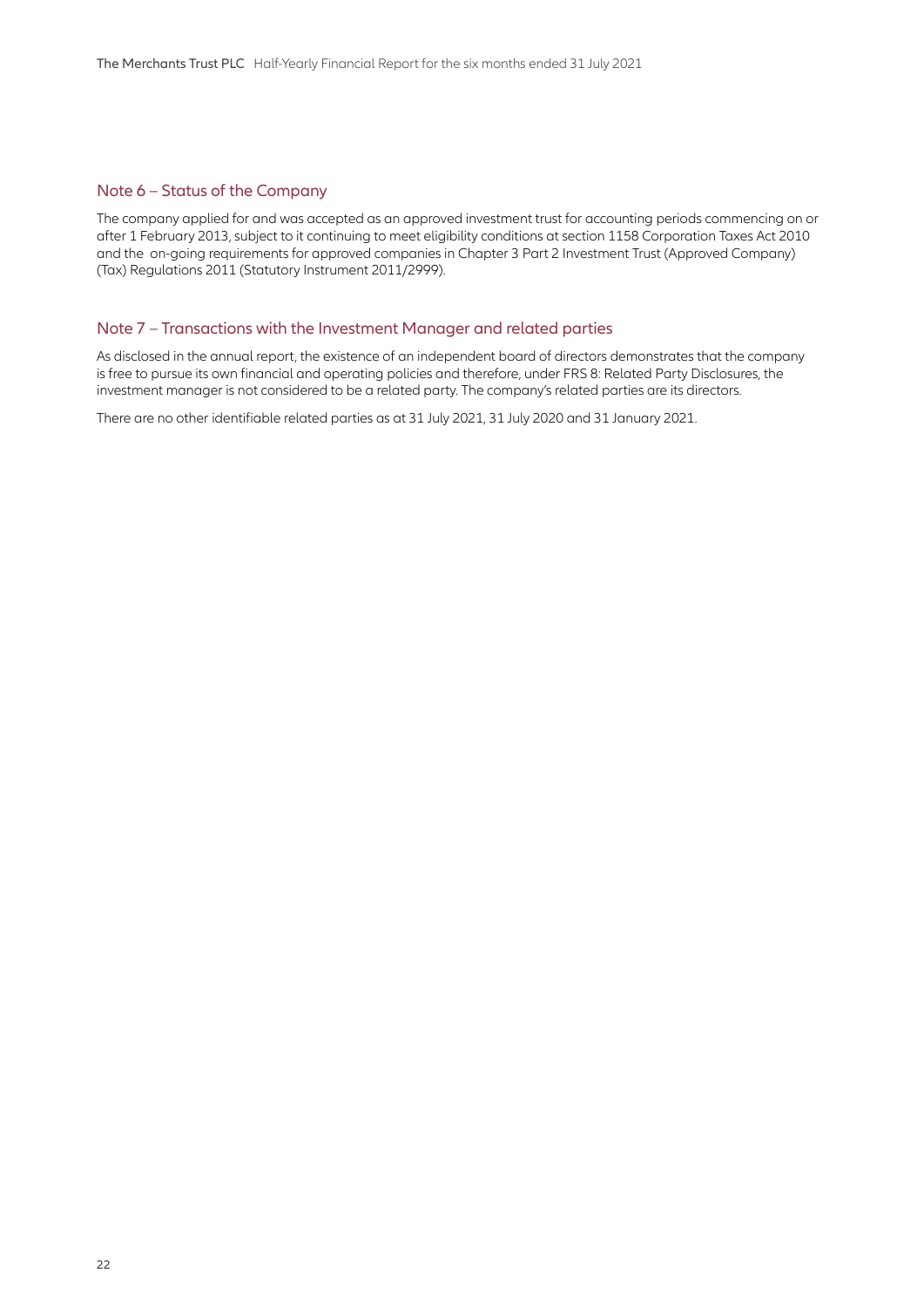### Investor Information (unaudited)

#### **Directors**

Colin Clark (Chairman) Timon Drakesmith (Chairman – Audit Committee) Karen McKellar Mary Ann Sieghart Sybella Stanley (Senior Independent Director)

#### **Managers**

Allianz Global Investors GmbH, UK Branch 199 Bishopsgate, London, EC2M 3TY Telephone: +44 (0)20 3246 7000 Represented by Simon Gergel

#### Head of Investment Trusts

Stephanie Carbonneil Email: stephanie.carbonneil@allianzgi.com

#### Secretary and Registered Office

Kirsten Salt ACG 199 Bishopsgate, London, EC2M 3TY Telephone: +44 (0)20 3246 7513 Registered Number: 28276

#### **Registrars**

Link Asset Services, Link Group, 10th Floor, Central Square, 29 Wellington Street, Leeds LS1 4DL. Telephone: 0371 664 0300. Lines are open 9.00 a.m. to 5.30 p.m. (UK time) Monday to Friday. Email: enquiries@linkgroup.co.uk Website: www.linkgroup.eu

#### Financial Calendar

Year end 31 January. Full year announced in March. Annual report posted to shareholders in April. Annual general meeting held in May. Half year results announced and half-yearly Financial Report posted to shareholders in September.

#### Ordinary Dividends

| 1st interim |
|-------------|
| 2nd interim |
| 3rd interim |
| Final       |
|             |

August November February/March May

#### **Website**

Further information about The Merchants Trust PLC, including monthly fact sheets, daily share price and performance, is available on the company's website: www.merchantstrust.co.uk

#### Association of Investment Companies (AIC)

The company is a member of the AIC, the trade body of the investment trust industry, which provides a range of literature including fact sheets and a monthly statistical service. Copies of these publications can be obtained from the AIC, 9th Floor, 24 Chiswell Street, London EC1Y 4YY, or at www.theaic.co.uk.

AIC Category: UK Equity Income.

#### How to invest

Information is available from Allianz Global Investors either via Investor Services on 0800 389 4696 or on the company's website: www.merchantstrust.co.uk.

#### Shareholder Enquiries

In the event of queries regarding their holdings of shares, lost certificates, dividend payments, registered details, etc., shareholders should contact the registrars on 0371 664 0300. Lines are open 9.00 a.m. to 5.30 p.m. (London time) Monday to Friday. Calls to the helpline number from outside the UK are charged at applicable international rates. Different charges may apply to calls made from mobile telephones and calls may be recorded and monitored randomly for security and training purposes.

Changes of name and address must be notified to the registrars in writing. Any general enquiries about the company should be directed to the Company Secretary, The Merchants Trust PLC, 199 Bishopsgate, London EC2M 3TY. Telephone: 020 3246 7513.

#### Net Asset Value

The net asset value of the ordinary shares is calculated and announced daily and the top ten holdings are announced monthly. They are published on the London Stock Exchange Regulatory News Service. They are also available from the Allianz Global Investors, via Investor Services on 0800 389 4696, or on the company's website: www.merchantstrust.co.uk.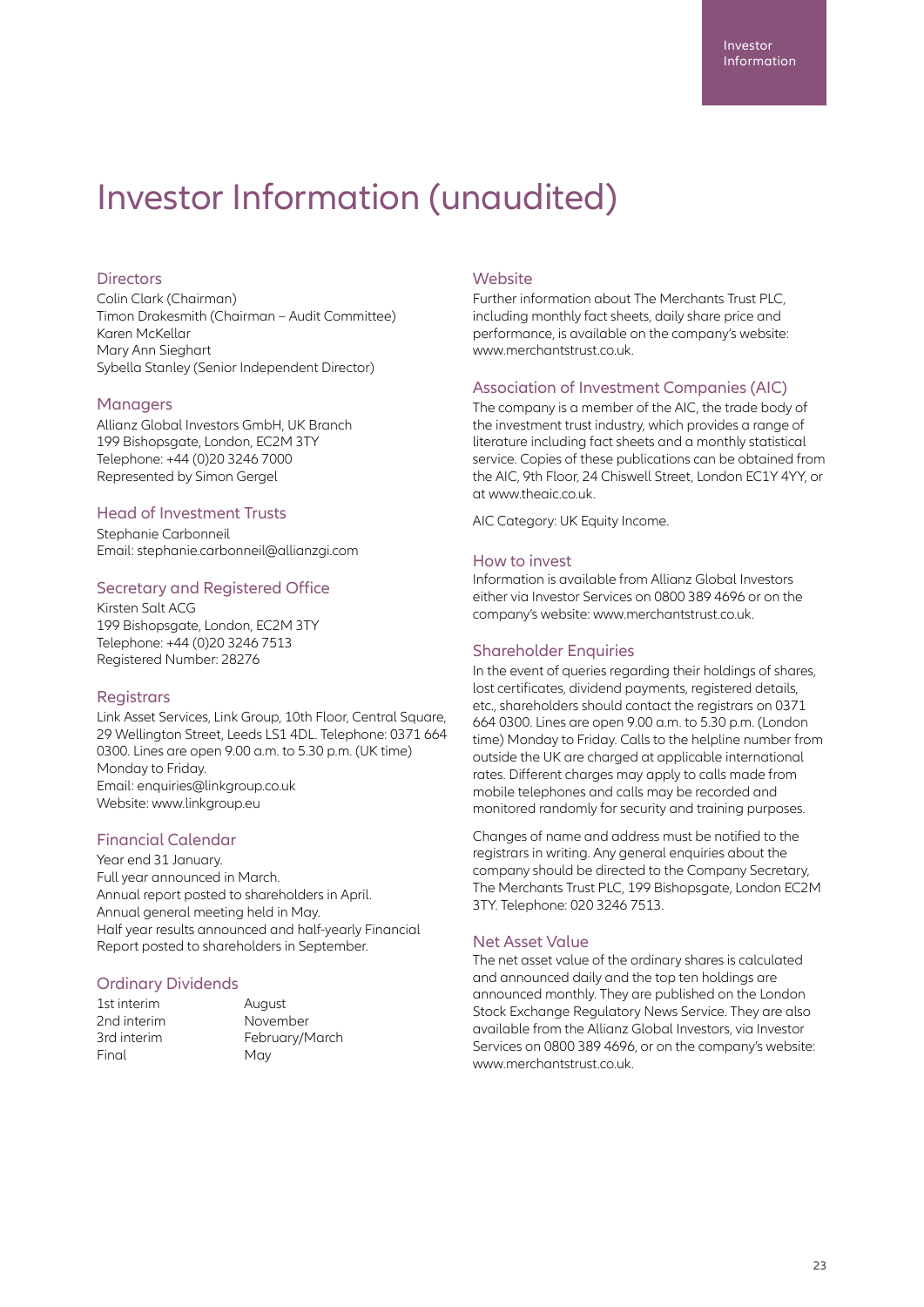### Glossary of UK GAAP Performance Measures and Alternative Performance Measures

#### UK GAAP performance measures

**Net Asset Value** is the value of total assets less all liabilities. The Net Asset Value, or NAV, per ordinary share is calculated by dividing this amount by the total number of ordinary shares in issue. The debt in the company used in the calculation is measured at par value, that is, the net proceeds on issue plus accrued finance costs to date and, if issued at a premium, the amortised premium to date. As at 31 July 2021, the NAV with debt at par value was £660,158,000 (31 January 2021: £554,717,000) and the NAV per share was 529.3p (31 January 2021: 458.5p).

**Earnings per ordinary share** is the profit after taxation, divided by the weighted average number of shares in issue for the period. For the period ended 31 July 2021 earnings per ordinary share was 13.3p (31 July 2020: 8.9p), calculated by taking the profit after tax of £16,361,000 (31 July 2020: £10,390,000), divided by the weighted average shares in issue of 122,779,445 (31 July 2020: 116,440,988).

#### **Derivatives**

The company operates a covered call overwriting strategy on a limited proportion of the portfolio to generate additional income. In "writing" or selling an option, Merchants gives the purchaser the right to buy a specific number of shares in a company at an agreed "strike" price within a fixed period. In exchange Merchants receives an option premium, which is taken to the revenue account. Merchants gets the full benefit of any move in the share price up to the strike price but not beyond. If the share price rises above the strike price, there is a potential "opportunity" (but not cash) cost, as the option holder can exercise their option to buy the shares at the strike price.

Merchants' selective approach to option writing is driven by the investment fundamentals on each stock we hold, rather than by a separate derivatives rationale. We write calls on portions of shareholdings that we are happy to sell at the strike price, provided that the premium income received is sufficiently attractive. The options written are typically short dated with most less than four months duration. The total exposure is closely monitored and is limited to 15% of the portfolio value with all option positions "covered" by shares owned. From a holistic view, it can be argued that the overall strategy slightly reduces the trust's gearing to the equity market, neutralising a small part of the financial leverage. It tends to be more profitable in sideways or downwards markets but less profitable in rising markets.

#### Alternative Performance Measures (APMs)

**Net Asset Value, debt at market value** is the value of total assets less all liabilities, with the company's debt measured at the market value at the time of calculation. The Net Asset Value, or NAV, per ordinary share with debt at market value is calculated by dividing this amount by the total number of ordinary shares in issue. As at 31 July 2021, the NAV with debt at market value was £640,056,000 (31 January 2021: 531,921,000) and the NAV per share with debt at market value was 513.2p (31 January 2021: 439.7p).

#### **Net Asset Value per ordinary share, total return** represents the theoretical return on NAV per ordinary share, assuming that dividends paid to shareholders were reinvested at the NAV per ordinary share at the close of business on the day the shares were quoted ex dividend.

**Share Price Total Return** the theoretical return to a shareholder, on a closing market price basis, assuming that all dividends received were reinvested, without transaction costs, into the ordinary shares of the company at the close of business on the day the shares were quoted ex dividend. The share price as at 31 July 2021 was 511.0p, an increase of 72.5p from the price of 438.5p as at 31 January 2021. The change in share price of 72.5p plus the dividends paid in the period of 13.6p are divided by the opening share price of 438.5p to arrive at the share price total return for the period ended 31 July 2021 of 19.6% (year ended 31 January 2021: -12.5%).

**Benchmark Total Return** is the return on the benchmark, on a closing market price basis, assuming that all dividends received were reinvested into the shares of the underlying companies at the time their shares were quoted ex dividend.

**Discount** or **Premium** is the amount by which the stock market price per ordinary share is lower (discount) or higher (premium) than the Net Asset Value, or NAV, with either debt at par or debt at market value, per ordinary share. The discount/premium is normally expressed as a percentage of the NAV per ordinary share.

**Ongoing Charges** are operating expenses incurred in the running of the company, whether charged to revenue or capital, but excluding financing costs. These are expressed as a percentage of the average net asset value during the period and this is calculated in accordance with guidance issued by the Association of Investment Companies.

**Yield** represents dividends declared in the past year as a percentage of share price. This is shown as 5.3% at 31 July 2021 in the highlights on page 2.